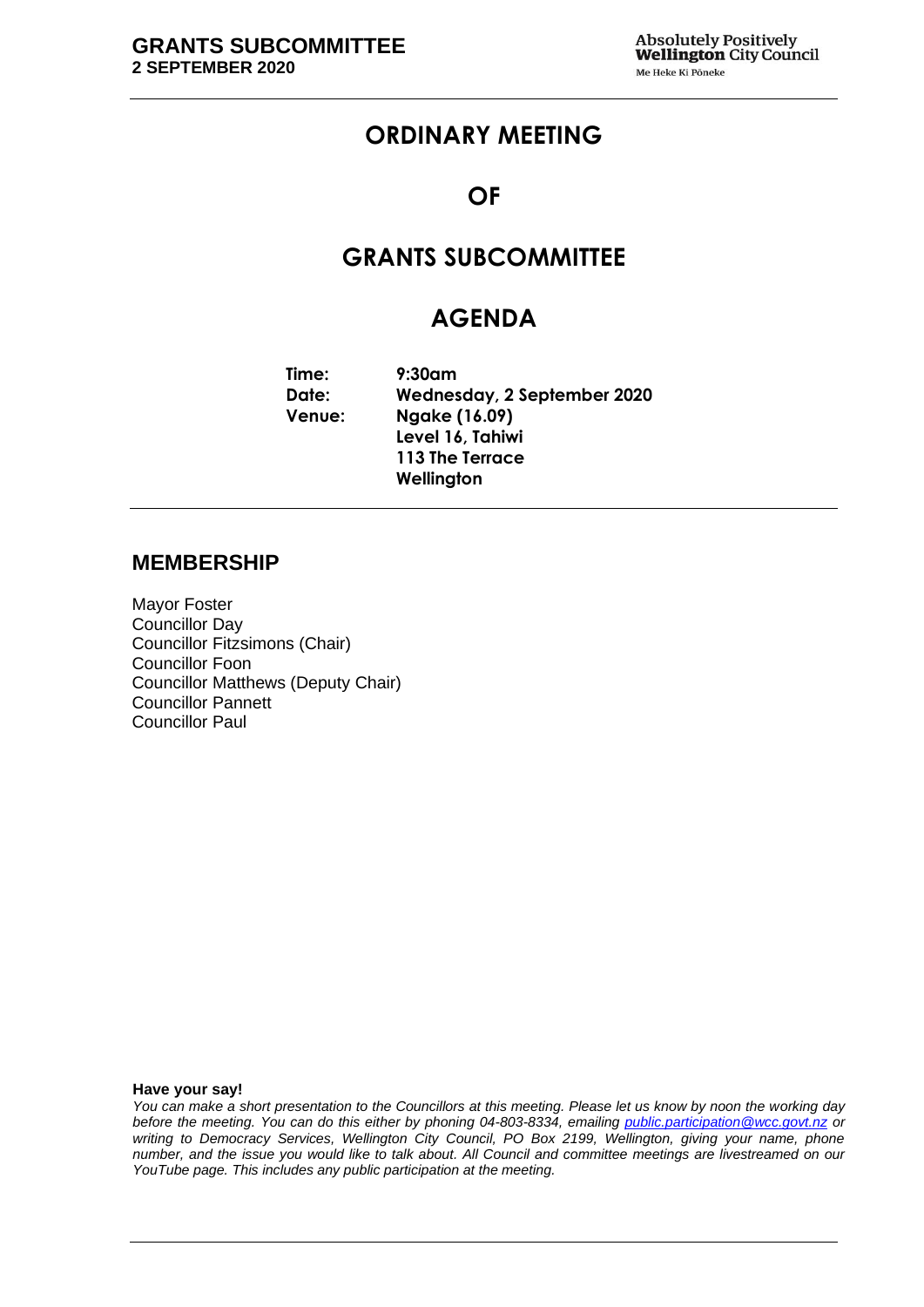# **AREA OF FOCUS**

The Grants Subcommittee is responsible for the effective allocation and monitoring of the Council's grants.

To read the full delegations of this Subcommittee, please visit wellington.govt.nz/meetings.

**Quorum:** 3 members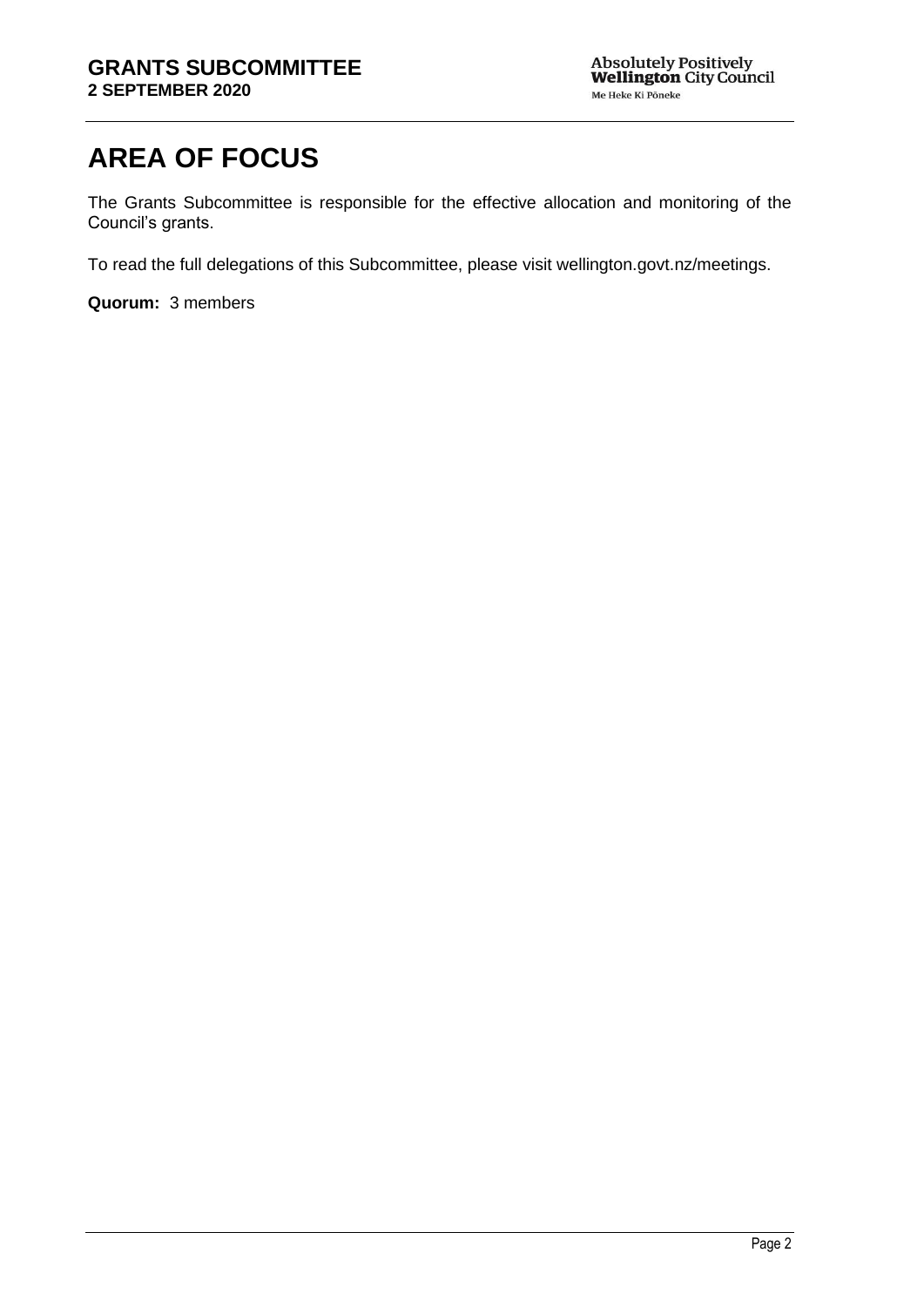# **TABLE OF CONTENTS 2 SEPTEMBER 2020**

|    | <b>Business</b><br>Page No. |                                       |                |  |
|----|-----------------------------|---------------------------------------|----------------|--|
|    |                             |                                       |                |  |
| 1. |                             | <b>Meeting Conduct</b>                | 5              |  |
|    | 1.1                         | Karakia                               | 5              |  |
|    |                             | 1.2 Apologies                         | 5              |  |
|    |                             | 1.3 Conflict of Interest Declarations | 5              |  |
|    |                             | <b>1.4 Confirmation of Minutes</b>    | 5              |  |
|    | 1.5                         | <b>Items not on the Agenda</b>        | 5              |  |
|    |                             | <b>1.6 Public Participation</b>       | 6              |  |
| 2. |                             | <b>General Business</b>               | $\overline{7}$ |  |
|    |                             | 2.1 Arts and Culture Fund; July 2020  | $\overline{7}$ |  |
|    |                             |                                       |                |  |

**2.3 Social and Recreation Fund, August 2020, Take Ten Project Support** 31

**2.2 Natural Environment Fund, July 2020 [25](#page-24-0)**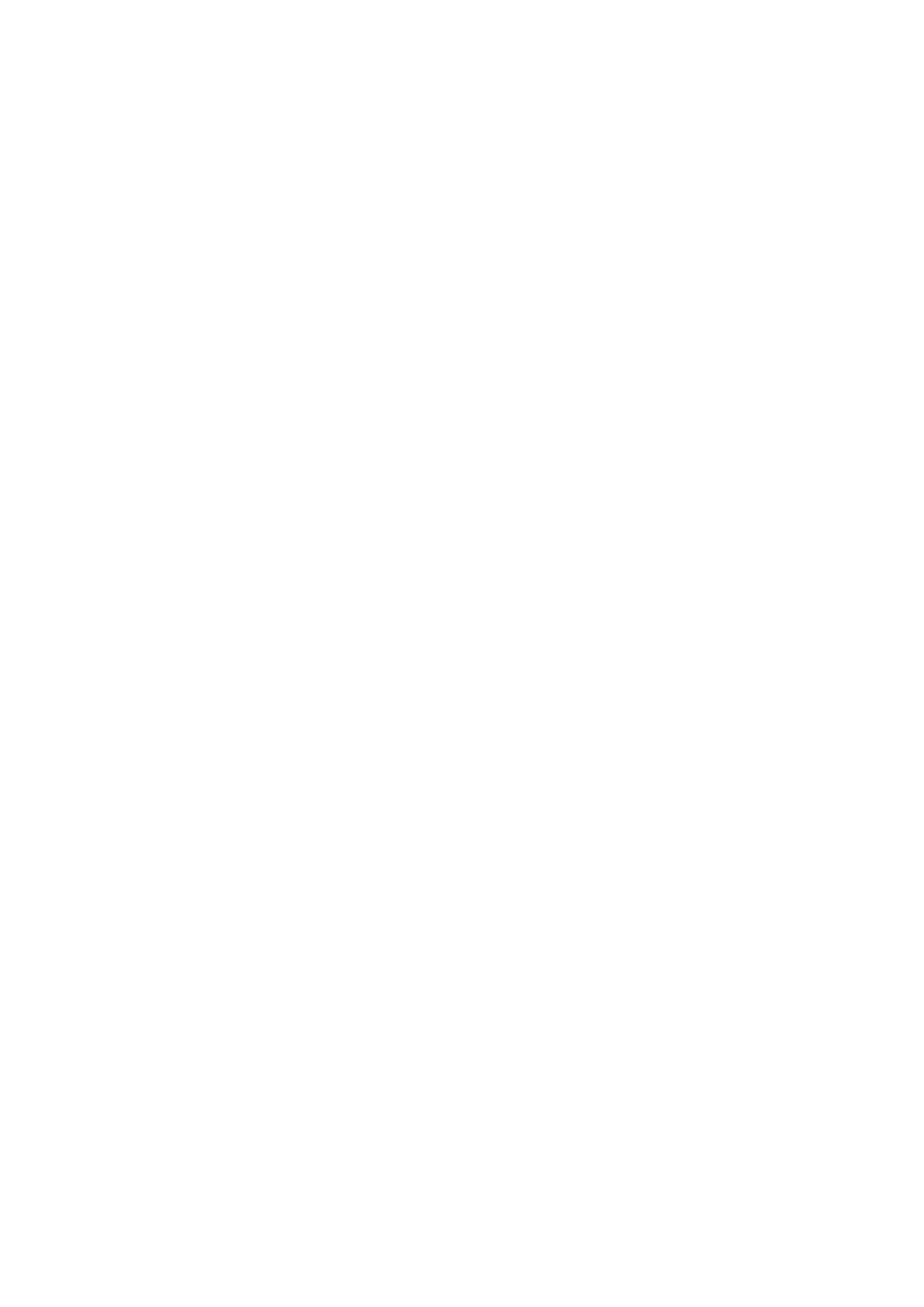# <span id="page-4-0"></span>**1. Meeting Conduct**

### **1.1 Karakia**

The Chairperson will open the meeting with a karakia.

| Whakataka te hau ki te uru,   | Cease oh winds of the west               |
|-------------------------------|------------------------------------------|
| Whakataka te hau ki te tonga. | and of the south                         |
| Kia mākinakina ki uta,        | Let the bracing breezes flow,            |
| Kia mātaratara ki tai.        | over the land and the sea.               |
| E hī ake ana te atākura.      | Let the red-tipped dawn come             |
| He tio, he huka, he hauhū.    | with a sharpened edge, a touch of frost, |
| <b>Tihei Mauri Ora!</b>       | a promise of a glorious day              |

At the appropriate time, the following karakia will be read to close the meeting.

| Unuhia, unuhia, unuhia ki te uru tapu nui  | Draw on, draw on                      |
|--------------------------------------------|---------------------------------------|
| Kia wātea, kia māmā, te ngākau, te tinana, | Draw on the supreme sacredness        |
| te wairua                                  | To clear, to free the heart, the body |
| I te ara takatū                            | and the spirit of mankind             |
| Koia rā e Rongo, whakairia ake ki runga    | Oh Rongo, above (symbol of peace)     |
| Kia wātea, kia wātea                       | Let this all be done in unity         |
| Āe rā, kua wātea!                          |                                       |

### <span id="page-4-1"></span>**1.2 Apologies**

The Chairperson invites notice from members of apologies, including apologies for lateness and early departure from the meeting, where leave of absence has not previously been granted.

### <span id="page-4-2"></span>**1.3 Conflict of Interest Declarations**

Members are reminded of the need to be vigilant to stand aside from decision making when a conflict arises between their role as a member and any private or other external interest they might have.

#### <span id="page-4-3"></span>**1.4 Confirmation of Minutes**

The minutes of the meeting held on 23 June 2020 will be put to the Grants Subcommittee for confirmation.

#### <span id="page-4-4"></span>**1.5 Items not on the Agenda**

The Chairperson will give notice of items not on the agenda as follows.

#### *Matters Requiring Urgent Attention as Determined by Resolution of the Grants Subcommittee.*

The Chairperson shall state to the meeting: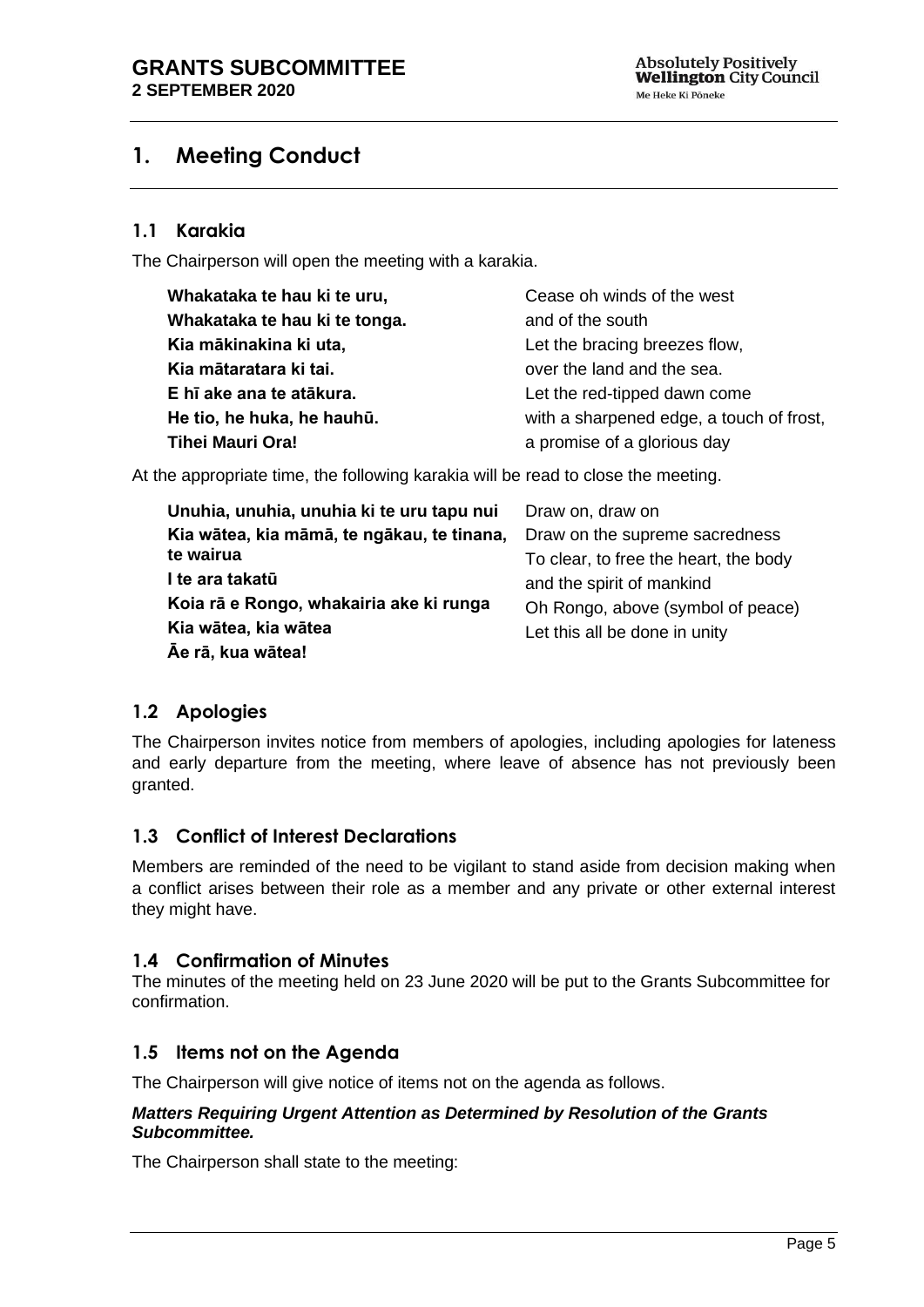- 1. The reason why the item is not on the agenda; and
- 2. The reason why discussion of the item cannot be delayed until a subsequent meeting.

The item may be allowed onto the agenda by resolution of the Grants Subcommittee.

#### *Minor Matters relating to the General Business of the Grants Subcommittee.*

The Chairperson shall state to the meeting that the item will be discussed, but no resolution, decision, or recommendation may be made in respect of the item except to refer it to a subsequent meeting of the Grants Subcommittee for further discussion.

### <span id="page-5-0"></span>**1.6 Public Participation**

A maximum of 60 minutes is set aside for public participation at the commencement of any meeting of the Council or committee that is open to the public. Under Standing Order 3.23.3 a written, oral or electronic application to address the meeting setting forth the subject, is required to be lodged with the Chief Executive by 12.00 noon of the working day prior to the meeting concerned, and subsequently approved by the Chairperson.

Requests for public participation can be sent by email to [public.participation@wcc.govt.nz,](mailto:public.participation@wcc.govt.nz) by post to Democracy Services, Wellington City Council, PO Box 2199, Wellington, or by phone at 04 803 8334, giving the requester's name, phone number and the issue to be raised.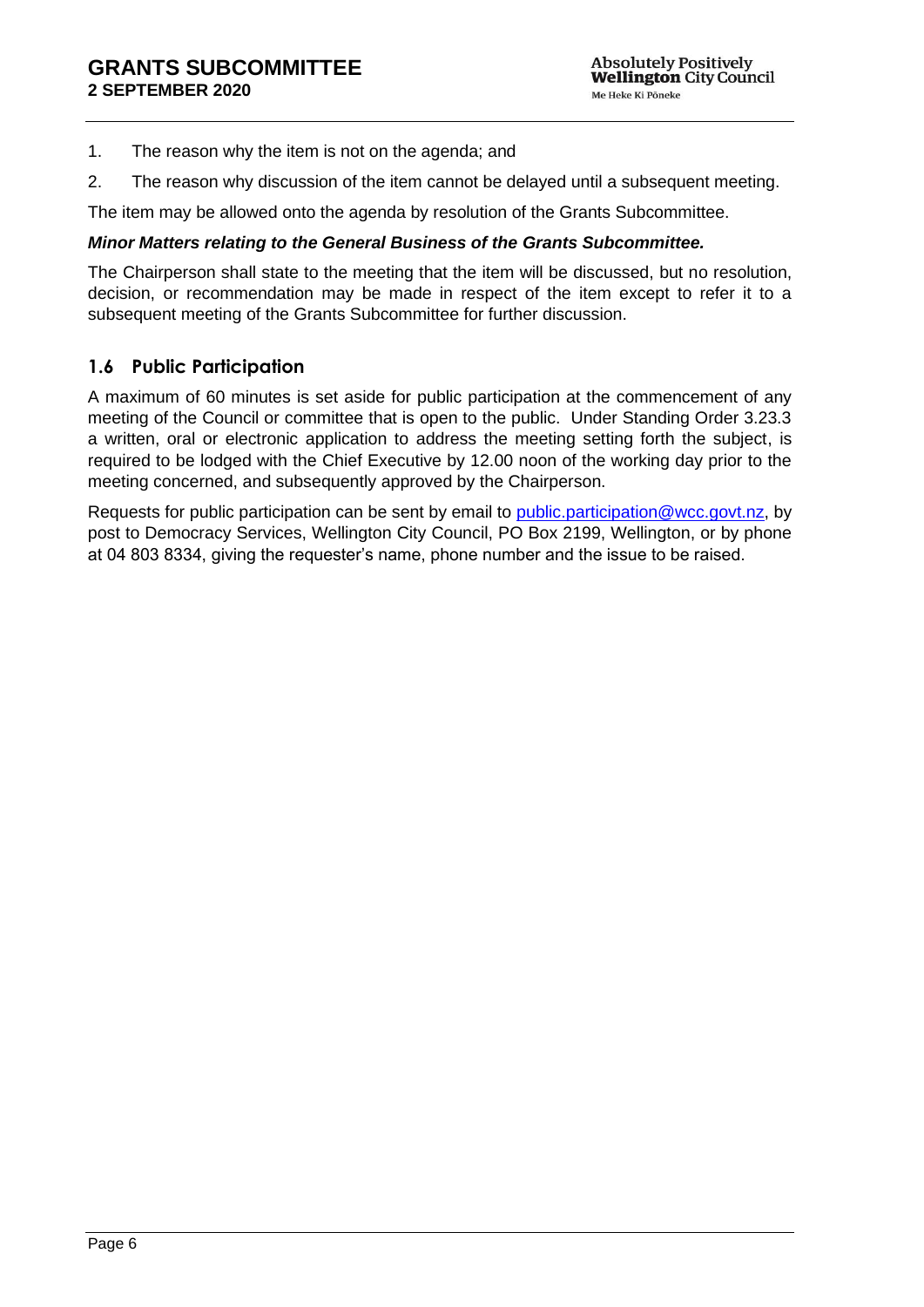# <span id="page-6-1"></span><span id="page-6-0"></span>**2. General Business**

# **ARTS AND CULTURE FUND; JULY 2020**

# **Purpose**

1. This report asks the Grants Subcommittee to allocate funding through the Arts and Culture Fund for the first funding round of the 2020/21 financial year, applications closed on 31 July 2020.

## **Summary**

2. The Council provides grants to assist community groups and organisations to undertake projects that meet community needs. Grants are also a mechanism for achieving the Council's objectives and strategic priorities, especially those priorities that rely on community organisations carrying out specific activities.

# **Recommendation/s**

That the Grants Subcommittee:

- 1. Receive the information.
- 2. Agree to the allocation of funding for the Arts and Culture Fund as listed below (#1 to #42)
	- #1 A Mulled Whine Limited; \$4,000
	- #2 Binge Culture Collective Limited; \$2,775
	- #3 Black Swallow Events Ltd; \$3,000
	- #4 Capital Publishing Limited; \$0
	- #5 Choirs Aotearoa New Zealand Trust; \$4,000
	- #6 CIRCUIT Artist Film and Video Aotearoa New Zealand; \$4,900
	- #7 Creative Workshops NZ umbrella by Capital Theatre Productions; \$3,000
	- #8 Ekta NZ Incorporated; \$0
	- #9 Eleanor Bishop and Karin McCracken umbrella under BATS Theatre Limited; \$6,000
	- #10 Everybody Cool Lives Here Trust Board; \$4,000
	- #11 Expansion NZ Ltd; \$0
	- #12 Hiding Place Ltd; \$2,500
	- #13 Hothouse Crew umbrella under Bring Back Buck Limited T/A the Rogue and Vagabond; \$2,600
	- #14 Iceflow productions Tapui Ltd; \$12,000
	- #15 Jazz Kōrero umbrella under Bring Back Buck Limited T/A The Rogue and Vagabond ; \$1,300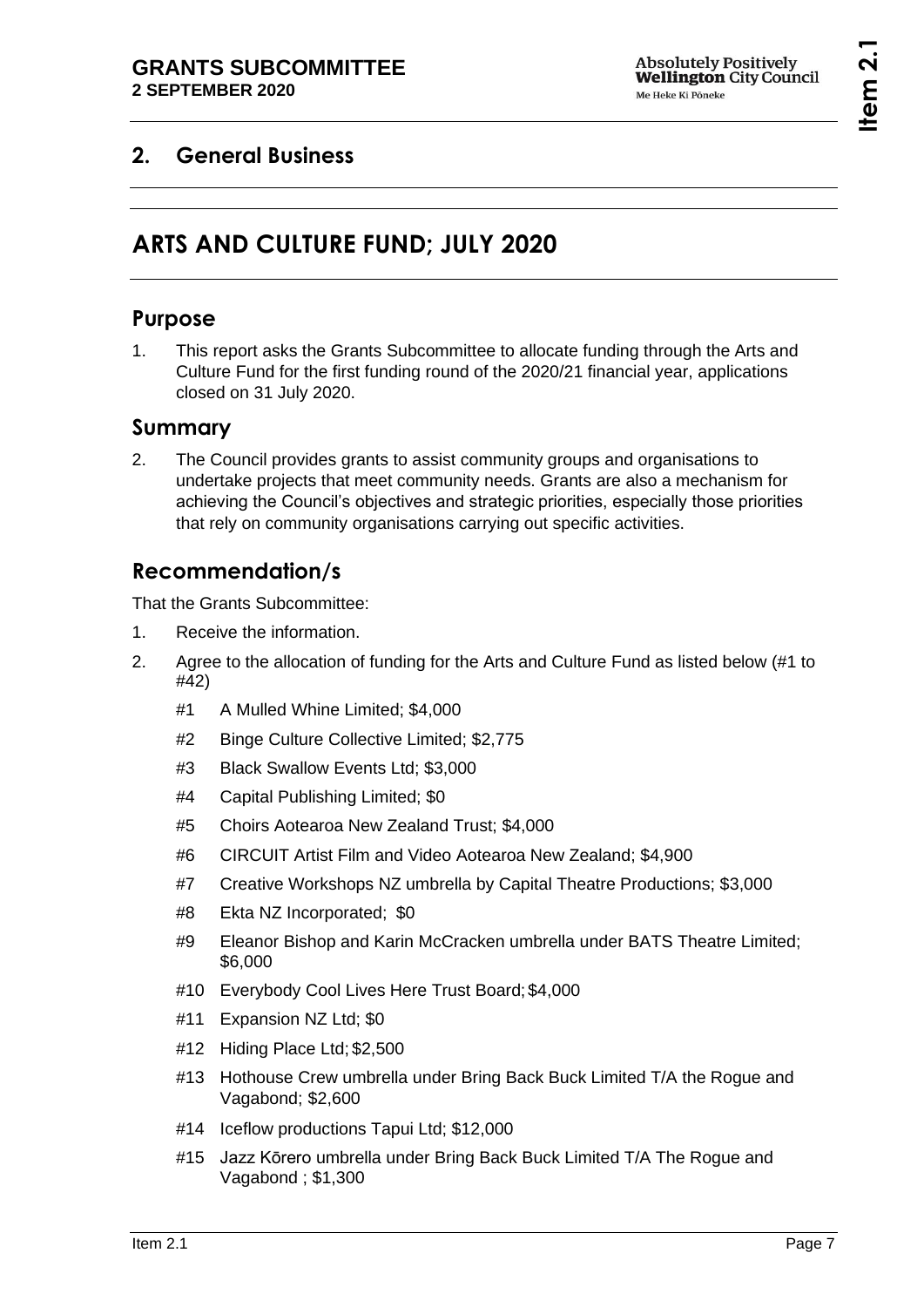- #16 Kahurangi Friends Inc; \$10,000
- #17 Little Dog Barking Theatre Charitable Trust; \$15,000
- #18 Lōemis Trust; \$13,000
- #19 New Zealand Festival of Solo Performance umbrella under BATS Theatre Limited; \$7,000
- #20 New Zealand Improvisation Trust; \$4,480
- #21 Pasifika Cultural Group; \$0- Application Withdrawn
- #22 Poporazzi Productions;\$0
- #23 Richfield Holding Ltd T/A Art Zone;\$0
- #24 Show Ponies Poetry umbrella under The Humorous Arts Charitable Trust Board; \$5,438
- #25 Simplified.; \$0
- #26 Spectrum Care Trust Board; \$0
- #27 Sri Lanka Dance Academy Incorporated;\$3,000
- #28 Standard Acts umbrella under BATS Theatre Limited; \$8,500
- #29 Supertonic Inc; \$2,000
- #30 The Photography Aotearoa Charitable Trust; \$4,500
- #31 The Polish Association in New Zealand Incorporated; \$2,000
- #32 The Price of Change Limited; \$8,480
- #33 The Queen's Closet umbrella under Wellington Regional Orchestra Foundation Inc ; \$3,000
- #34 The Theatreview Trust; \$12,000
- #35 United Sri Lanka Association USLA(NZ) Inc; \$0
- #36 Urban Art Ltd T/A Urban Art Foundation; \$3,000
- #37 Wellington Independent Arts Trust;\$7,810
- #38 Wellington Jewish Community Centre; \$3,000
- #39 Wellington Potters Association Inc;\$4,000
- #40 Wellington Russian Club; \$1,500
- #41 Wellington Symphonic Bands Inc; \$2,000
- #42 With Lime LTD; \$7,800

### **Background**

- 3. Grants and funding are included in the Annual Plan to provide an appropriate mechanism for the Council to respond to community groups and organisations that are undertaking projects that:
	- Meet a need identified by the community
	- Align with council's strategic goals and community outcomes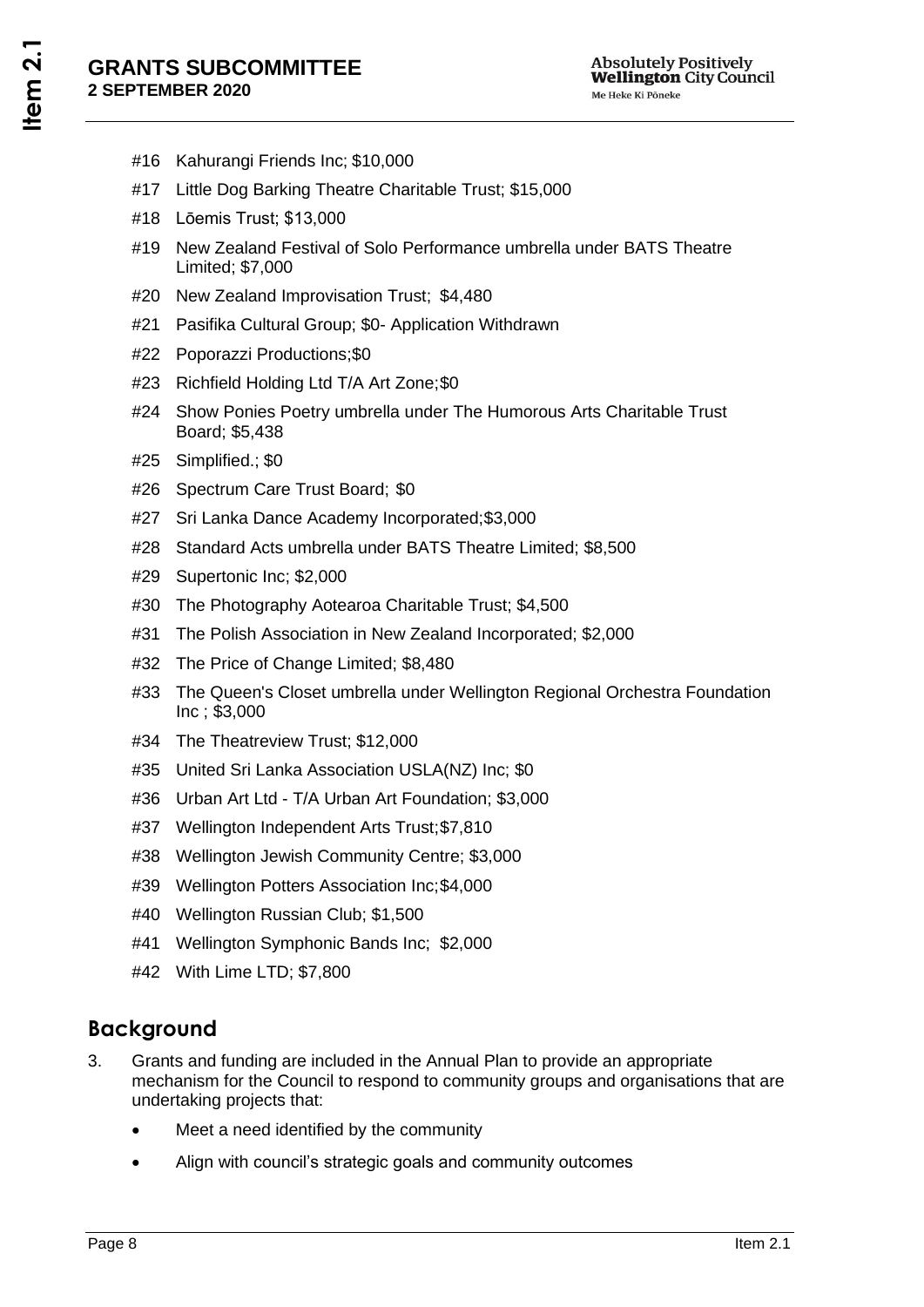- Rely to some extent on participation and engagement by community organisations.
- 4. Organisations and projects are funded through both contracts and contestable grants pools. The contestable pools provide grants that are discretionary, short term and generally project based in nature. The Council also enters into multi-year contracts when it has an interest in ensuring particular activities occur that contribute to Council's strategies or policies. For the Arts and Culture Fund 22 organisations are supported with a multi-year contract.
- 5. The assessment process may include consultation with; the applicant, persons or organisations referred to in the application and Council officers. Council Officers from a range of activity areas within the Arts, Culture and Community Services teams and with Officers from Economic and Commercial and other Council business units.
- 6. In assessing applications, Officers look at alignment with Council policies and priority areas from the specific fund as well as organisational capacity, ability to deliver projects and the financial position of the organisation. To ensure funds are used appropriately, conditions may be suggested should funding be approved.
- 7. This fund serves to support organisations to deliver on the City's Arts and Culture Strategy and Events Policy. Council's Long-term and Annual Plans outline a number of activities that support the Arts and Culture Strategy, notably positioning Wellington as the place for all people to experiment with, learn about, and experience New Zealand's arts and culture, especially contemporary work.
- 8. The Arts and Culture Fund supports community organisations for projects that meet the criteria for the fund. This is the first (of three) funding rounds for 2020-21 financial year.
- 9. Arts and Culture Fund Criteria are listed below
	- *The project is Wellington-based and mainly benefits the people of Wellington. (Exceptions may be made for projects based elsewhere in the region, but which significantly benefit Wellington City residents),*
	- *The applicant is a legally constituted community group or organisation,*
	- *The applicant provides evidence of sound financial management, good employment practice, clear and detailed planning, clear performance measures, and reporting processes,*
	- *The applicant outlines how physical accessibility has been built into project development,*
	- *The applicant outlines how pricing has been set to ensure access by a wide range of people or by the intended users,*
	- *The project should show evidence of community support, collaboration, and building partnerships with other organisations (e.g. social media interest, letters of support from other organisations/leaders),*
	- *The applicant must show that the project discernibly improves community wellbeing and adds value to the range of similar types of services in the community,*
	- *The Council acknowledges the significance of Māori cultural practice and projects. Demonstrate values and increases the visibility of Māori cultural traditions and contemporary applications.*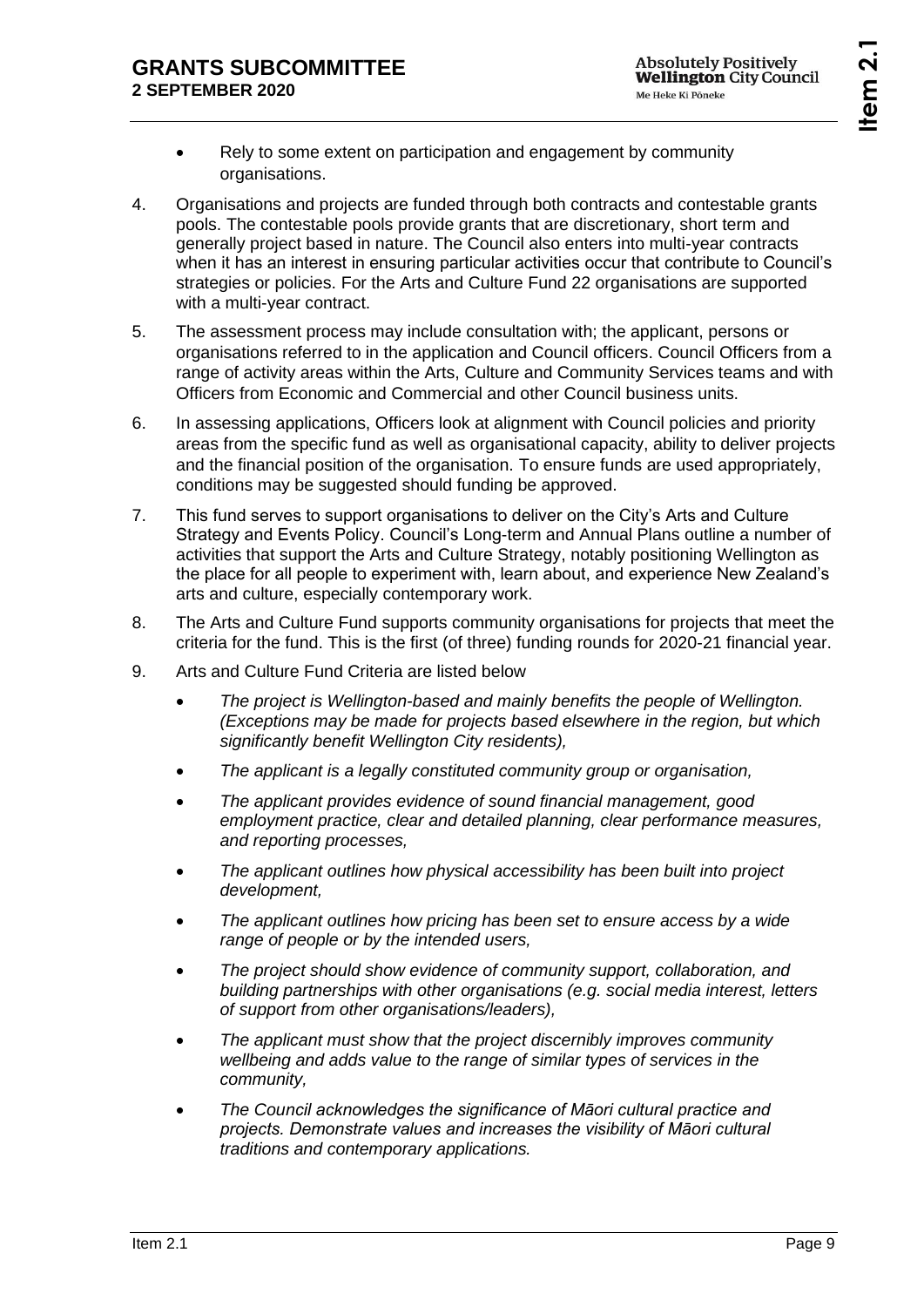10. Where a group is not a legal entity, they can make an application under an 'umbrella agreement' from another legal entity. If a grant is approved, the umbrella organisation is asked to confirm support for the funding. That organisation is ultimately responsible for insuring that the funds are used appropriately, and an accountability report is provided on completion of the project.

# **Support for Professional Performing Arts**

- 11. In the 2018/28 Long-term Plan, Wellington City Council proposed 'Arts and Culture' as one of the Council's five priority areas. Public responses to the plan confirmed our residents' commitment to supporting and celebrating the arts in Wellington and Council has now confirmed this priority.
- 12. As part of this focus, an additional \$75,000 was made available to professional performing arts companies or organisations applying to the Arts and Culture Fund. Funding is allocated alongside the Arts and Culture Fund in 2019/20 and 2020/21, with up to \$75,000 available to allocate through the three Arts and Culture Fund rounds.
- 13. In order to be considered, performing arts organisations need to meet the funding criteria of the Arts and Culture Fund, have a strong track record in creating high quality professional productions, and have a confirmed performance outcome in Wellington City.

### **Priorities**

14. The Arts and Culture Fund has five key focus areas (or priorities) including the Professional Performing Arts:

#### *The city as a hothouse for talent*

*Priority will be given to projects that: Ensure there is an appropriate range of platforms for local talent to present their works. Value new talent and connect it with support networks.*

#### *Wellington as a region of confident identities*

*Priority will be given to projects that: Recognise and celebrate the role of mana whenua and Māori history in the city. Enable all ethnic, demographic and suburban communities to explore, celebrate and share their own cultural identity. Enable suburban and other geographical communities to undertake projects that explore, celebrate and share their own identity.*

#### *Active and engaged people*

*Priority will be given to projects that: Support arts practitioners to work with communities to develop work of, by and for that community. Ensure the sustainability of organisations that facilitate and/or undertake activities within communities. Maximise the potential of arts and cultural activities to increase community connectedness, resilience and participation in community/city decision-making.*

#### *Our creative future through technology*

*Priority will be given to projects that: Increase access to technology for use in the creation, distribution and marketing of creative products and services.*

#### *Professional Performing Arts*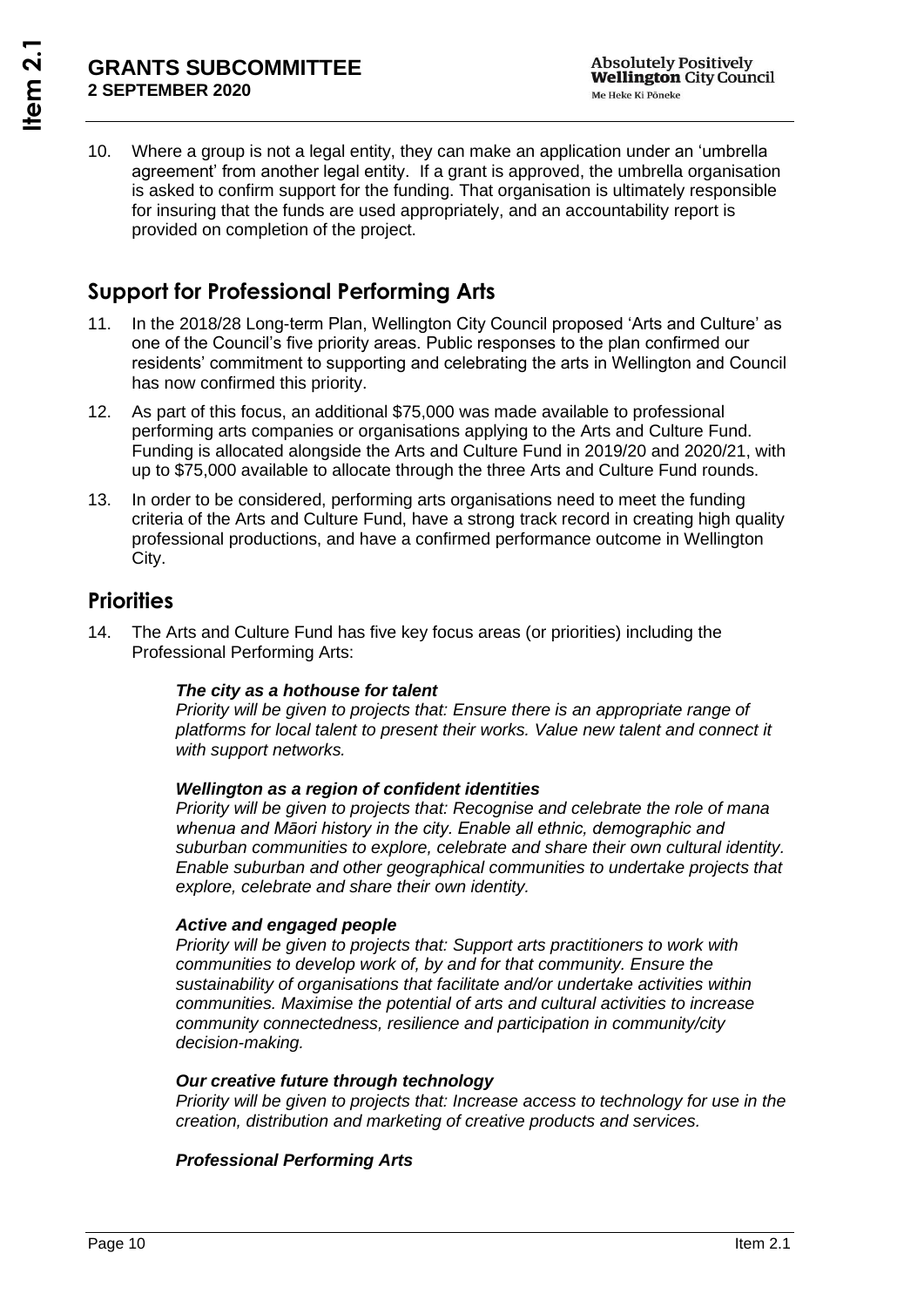*Priority will be given to projects that: groups containing a majority of Wellingtonbased practitioners in theatre, dance or inter-arts practice with a strong performance focus./ the development of new work that will be premiered in Wellington and for work that has a Wellington specific focus, i.e. tells a Wellington story or is responding to a Wellington location.*

# **Covid-19**

- 15. Earlier this year, in response to Covid-19 we provided reassurance to organisations which had already been supported through the Arts and Culture Fund prior to the Covid-19 pandemic.
- 16. Organisations were contacted directly to ascertain their situation and our WCC webpages have included the following messaging.
	- *If you have already received a grant but are not able to hold the event or manage the project:*
	- o *We won't be asking for you to return the funds - unless you think that is the best option.*
	- o *Think about how you might be able to direct the funds to other activities that are aligned with the grant or contribute to artistic research and development, and when you are ready, contact us to discuss these changes and get approval.*
- 17. An additional priority was included in guidance for applicants, relating directly to Covid-19 which remains in place.

#### *Covid-19 Arts and Culture Fund additional priority*

*Resilience and recovery of arts and cultural sector impacted by Covid-19 We will give priority to applications that meet one or more of our four focus areas and can;*

- *Support the resilience, sustainability and recovery of organisations in Wellington City*
- *Re-frame and adapt projects, programmes and initiatives in the light of COVID-19*
- *Develop new works to be presented later or to reach audiences in new ways.*

## **Discussion**

- 18. 42 applications were received, seeking a total of \$307,446.
- 19. Funding applications, which are made online, have been made available to Councillors.
- 20. Officers are recommending the Grants Subcommittee support 31 projects with grants totalling \$177,583, through the Arts and Culture Fund, this includes \$35,500 allocated to three organisations through the 'Professional Performing Arts Fund'.
- 21. Some applicants have noted the impact of Covid-19 on their ability to fundraise and access funding from alternate sources, including their community support (e.g. via crowdfunding).
- 22. The next Arts and Culture funding round will close on 31 October 2020 which will be considered at the December 2020 Grants subcommittee.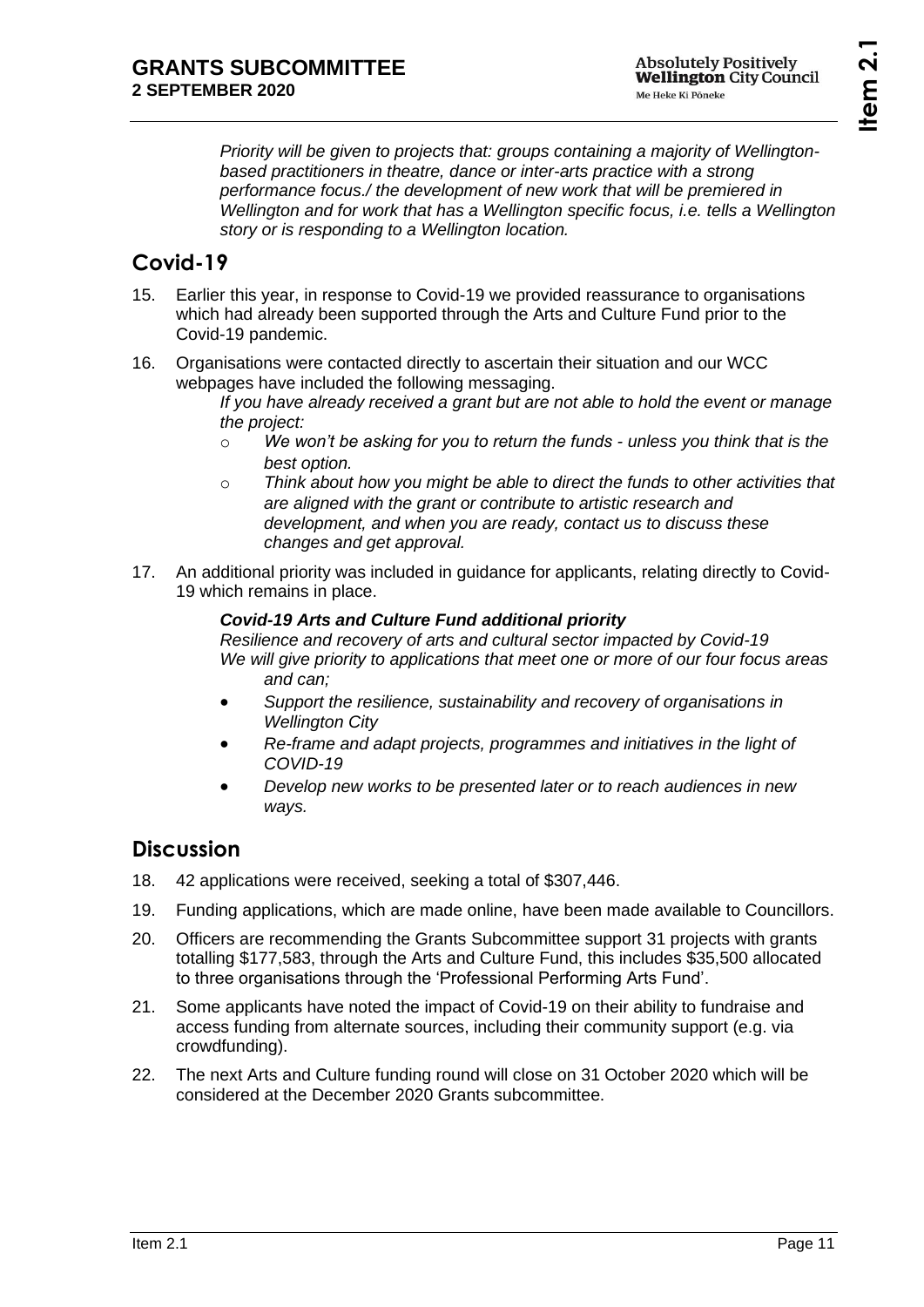# **List of applications and rationale for recommendations**

#### 23. **#1 Organisation: A Mulled Whine Limited**

Project; The Witching Hours

Total project cost: \$20,323

Amount requested: \$4,000

Recommendation- Arts and Culture Fund: \$4,000

Fit with funding criteria and 'our city as a hothouse for talent' fund priority, supporting local practitioners in writing and presenting as well as creating a digital resource.

#### 24. **#2 Organisation: Binge Culture Collective Limited**

Project; Werewolf

Total project cost: \$6,959

Amount requested: \$2,775

Recommendation- Arts and Culture Fund: \$2,775

Fit with funding criteria and 'our city as a hothouse for talent' fund priority, a development season of a new work which will be presented as part of Lōemis 2021

#### 25. **#3 Organisation: Black Swallow Events Ltd**

Project; Wellington Tattoo Convention

Total project cost: \$84,650

Amount requested: \$11,000

Recommendation- Arts and Culture Fund: \$3,000

Fit with funding criteria and 'our city as a hothouse for talent' fund priority, partial support for workshops and seminars supporting professional development of artists.

#### 26. **#4 Organisation: Capital Publishing Limited**

Project; Wellington's Creative Matriarchs - Feature Article

Total project cost: \$8,850

Amount requested: \$8,850

The application meets funding criteria but is a lower priority application relative to other applications which more closely fit with priorities, magazine requesting support for a feature on Wellington's Creative Matriarchs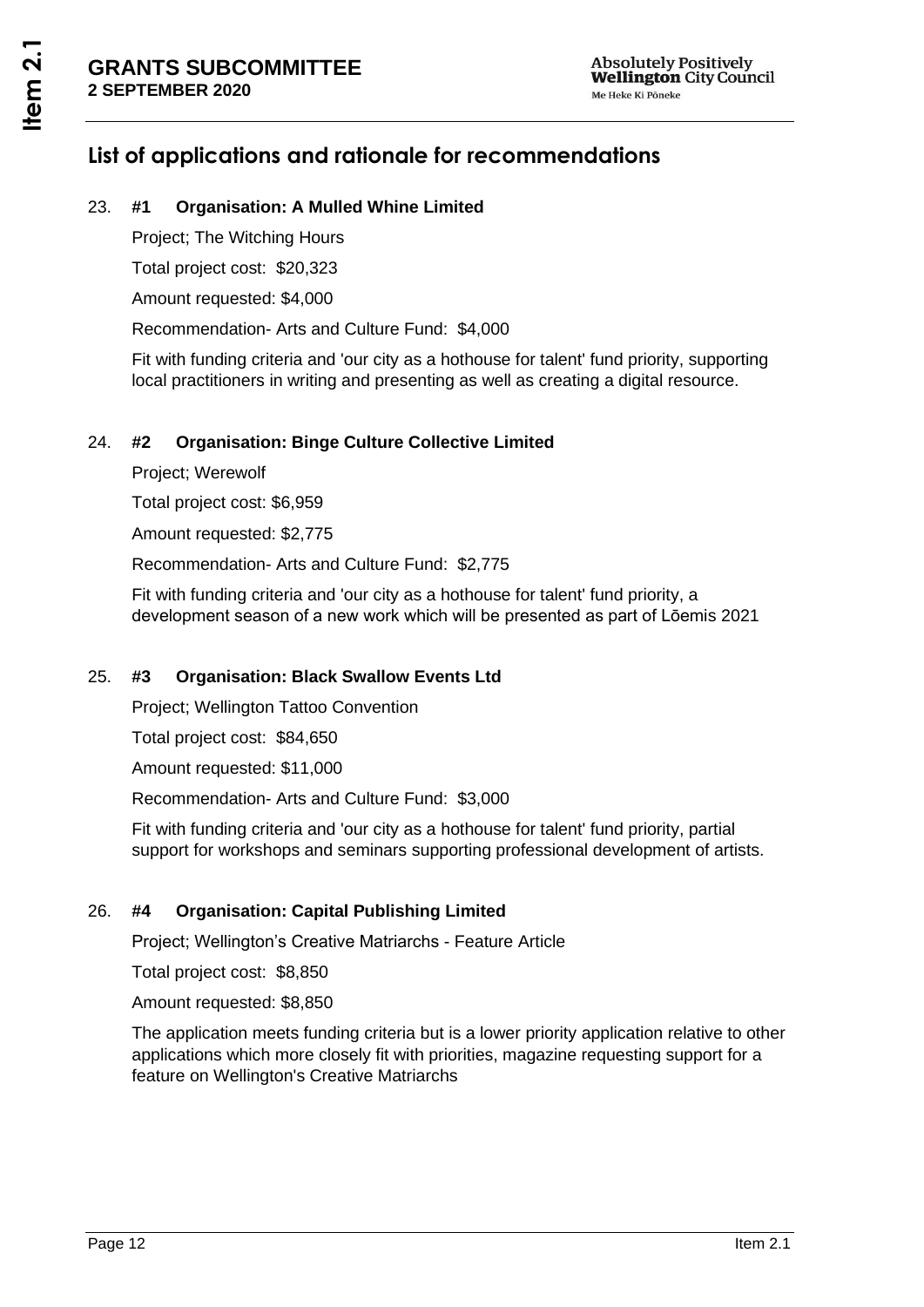**Item 2.1**

### 27. **#5 Organisation: Choirs Aotearoa New Zealand Trust**

Project; Voices Love Opera

Total project cost: \$17,095

Amount requested: \$7,500

Recommendation- Arts and Culture Fund: \$4,000

Fit with funding criteria and with the hothouse for talent priority, given limited funding available recommending partial support for this one-off concert.

### 28. **#6 Organisation: CIRCUIT Artist Film and Video Aotearoa New Zealand**

Project; The Sound of Seeing

Total project cost: \$14,150

Amount requested: \$4,900

Recommendation- Arts and Culture Fund: \$4,900

Fit with funding criteria and with our hothouse for talent priority, support for a threemonth programme at the Pyramid Club.

### 29. **#7 Organisation: Creative Workshops NZ umbrella under Capital Theatre Productions**

Project; The Youth Collective NZ

Total project cost: \$6,150

Amount requested; \$3,000

Recommendation- Arts and Culture Fund: \$3,000

Fit with funding criteria and the fund priority 'active and engaged people' supporting young people to engage in creative activity.

#### 30. **#8 Organisation: Ekta NZ Incorporated**

Project; Creative "Others" of Wellington

Total project cost: \$7,500

Amount requested: \$7,500

Recommendation- Arts and Culture Fund: \$0

The application meets funding criteria but is a lower priority application relative to other applications which more closely fit with funding criteria. Other organisations are already supported by WCC to deliver on similar activity and outcomes with street and homeless community.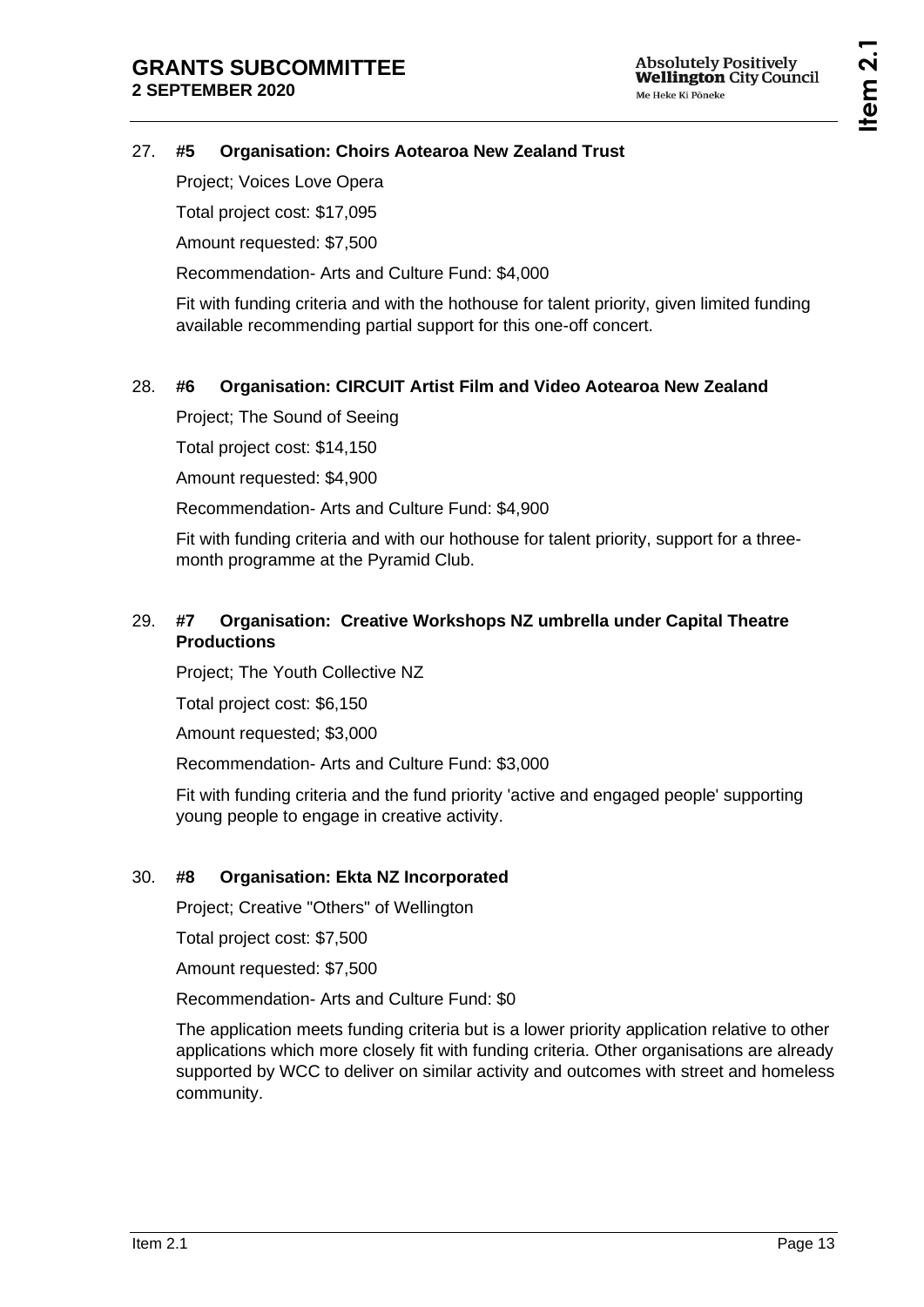### 31. **#9 Organisation: Eleanor Bishop and Karin McCracken umbrella under BATS Theatre Limited**

Project; Towards the development of two new theatre works adapted from texts by Chris Kraus and Katherine Mansfield

Total project cost: \$8,000

Amount requested: \$6,000

Recommendation- Arts and Culture Fund: \$6,000

Fit with funding criteria and with our hothouse for talent priority, the development of new work that tells Wellington specific stories and supports local performing arts companies.

### 32. **#10 Organisation: Everybody Cool Lives Here Trust Board**

Project; House of Tiffany

Total project cost: \$8,257

Amount requested: \$4,000

Recommendation- Arts and Culture Fund: \$4,000

Fit with funding criteria and the fund priority ' region of confident identities' by supporting the alternate drag scene celebrate their culture and identity

#### 33. **#11 Organisation: Expansion NZ Ltd**

Project; GGWP

Total project cost: \$3,980

Amount requested: \$2,000

Recommendation- Arts and Culture Fund: \$0

The application meets funding criteria but is a lower priority application relative to other applications which more closely fit with the funding criteria.

#### 34. **#12 Organisation: Hiding Place Ltd**

Project; The Residents: Made in Wellington

Total project cost: \$32,043

Amount requested: \$6,562

Recommendation- Arts and Culture Fund: \$2,500

Meets funding criteria and fit with the 'region of confident identities' priority of the fund, given limited funding available and pressure on available funding recommending partial support for this publication which has attracted good support through a successful crowd funding campaign.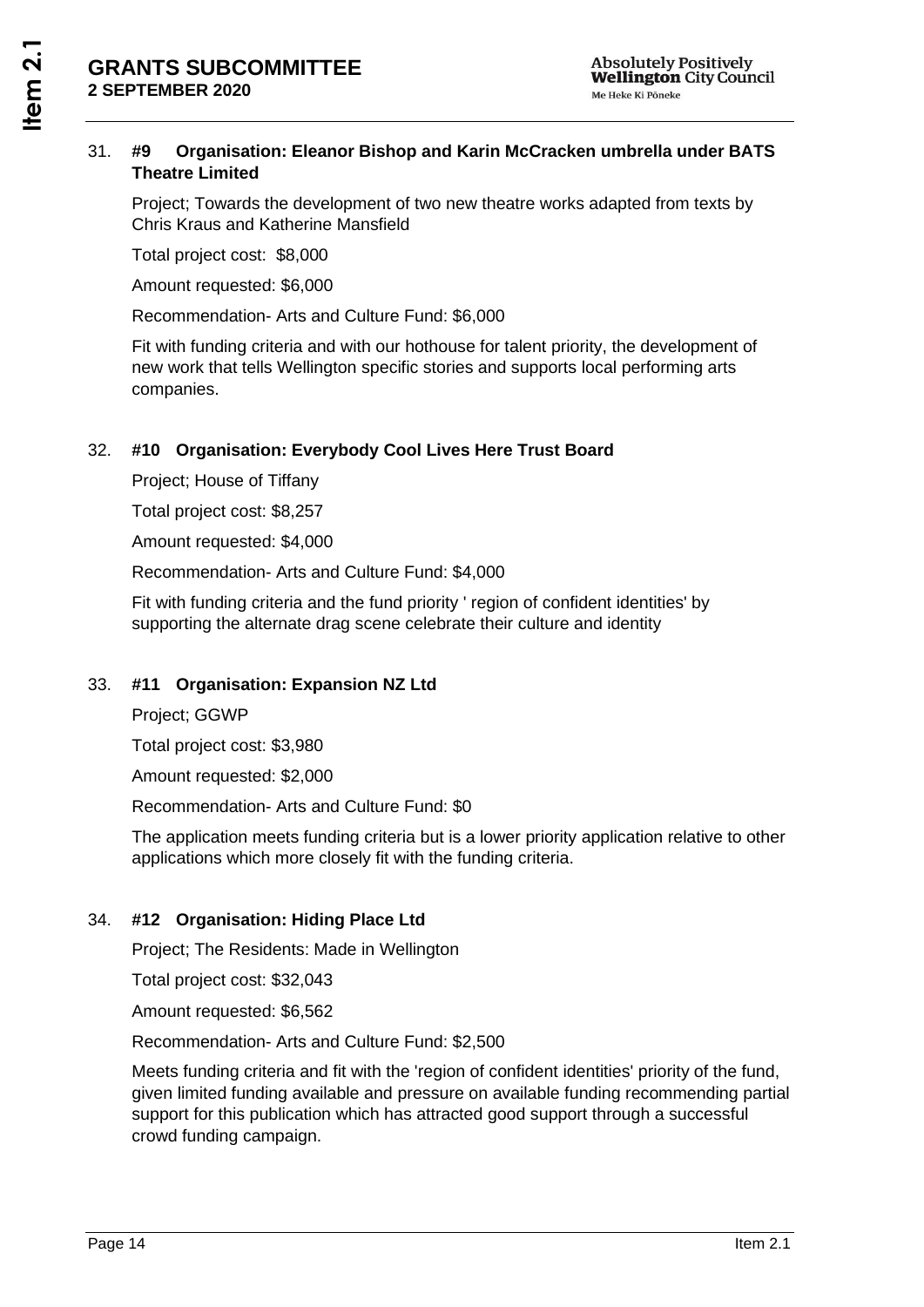#### 35. **#13 Organisation: Hothouse Crew umbrella under Bring Back Buck Limited T/A The Rogue and Vagabond**

Project; Hothouse Series

Total project cost: \$2,600

Amount requested: \$2,600

Recommendation- Arts and Culture Fund: \$2,600

Fit with funding criteria and 'our city as a hothouse for talent' fund priority, young musicians delivering weekly emerging music talent night over 5 weeks.

### 36. **#14 Organisation: Iceflow productions Tapui Ltd**

Project; HOLE

Total project cost: \$67,491

Amount requested: \$12,000

Recommendation- Professional Performing Arts Fund: \$12,000

Fit with funding criteria and priorities of the Professional Performing Arts Fund, second in a series of plays about Antarctica and climate change, delivers to Council climate change focus.

#### 37. **#15 Organisation: Jazz Kōrero umbrella under Bring Back Buck Limited T/A The Rogue and Vagabond**

Project; Jazz Kōrero: Accessibility in Jazz

Total project cost: \$1,300

Amount requested: \$1,300

Recommendation- Arts and Culture Fund: \$1,300

Fit with funding criteria and 'our city as a hothouse for talent' fund priority, providing professional development opportunities for local musicians.

#### 38. **#16 Organisation: Kahurangi Friends Inc**

Project; Kotahi 2021

Total project cost: \$24,728

Amount requested: \$10,000

Recommendation- Arts and Culture Fund: \$10,000

Fit with funding criteria and the fund priority ' region of confident identities' by supporting the Strathmore and peninsula community to celebrate their culture through their annual music festival.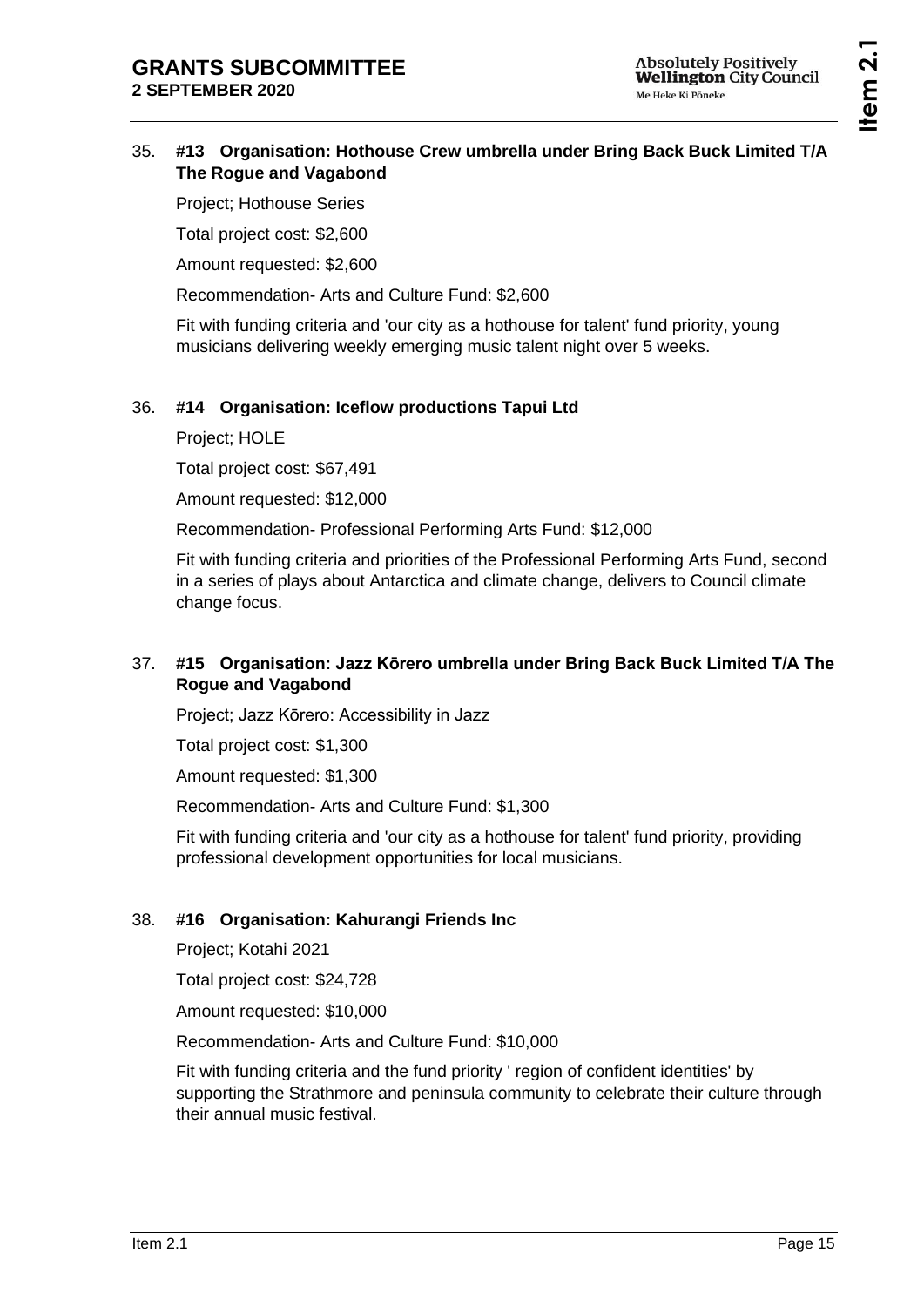### 39. **#17 Organisation: Little Dog Barking Theatre Charitable Trust**

Project; The White Tree.

Total project cost: \$91,208

Amount requested: \$19,408

Recommendation- Professional Performing Arts Fund: \$15,000

Fit with funding criteria and priorities of the Professional Performing Arts Fund and 'our city as a hothouse for talent' fund priority. Partial funding for artists fees and expenses towards the creation of animation and projection.

#### 40. **#18 Organisation: Lōemis Trust**

Project; Lōemis 6

Total project cost: \$176,250

Amount requested: \$24,750

Recommendation- Arts and Culture Fund: \$13,000

Meets funding criteria, good fit with the hothouse for talent priority by supporting unique and innovative performance works. given limited funding available recommending partial support, increase on level of funding pattern in previous years.

#### 41. **#19 Organisation: New Zealand Festival of Solo Performance umbrella under BATS Theatre Limited**

Project; TAHI New Zealand Festival of Solo Performance

Total project cost: \$50,370

Amount requested: \$12,000

Recommendation- Arts and Culture Fund: \$7,000

Fit with funding criteria and 'our city as a hothouse for talent' fund priority, given pressure on available funding recommending partial support given the festival was supported in the previous (July 2020) funding round.

#### 42. **#20 Organisation: New Zealand Improvisation Trust**

Project; NZ Improv Festival 2020

Total project cost: \$41,235

Amount requested: \$4,490

Recommendation- Arts and Culture Fund: \$4,480

Fit with funding criteria and 'our city as a hothouse for talent' fund priority, focus on local improv practitioners and their development.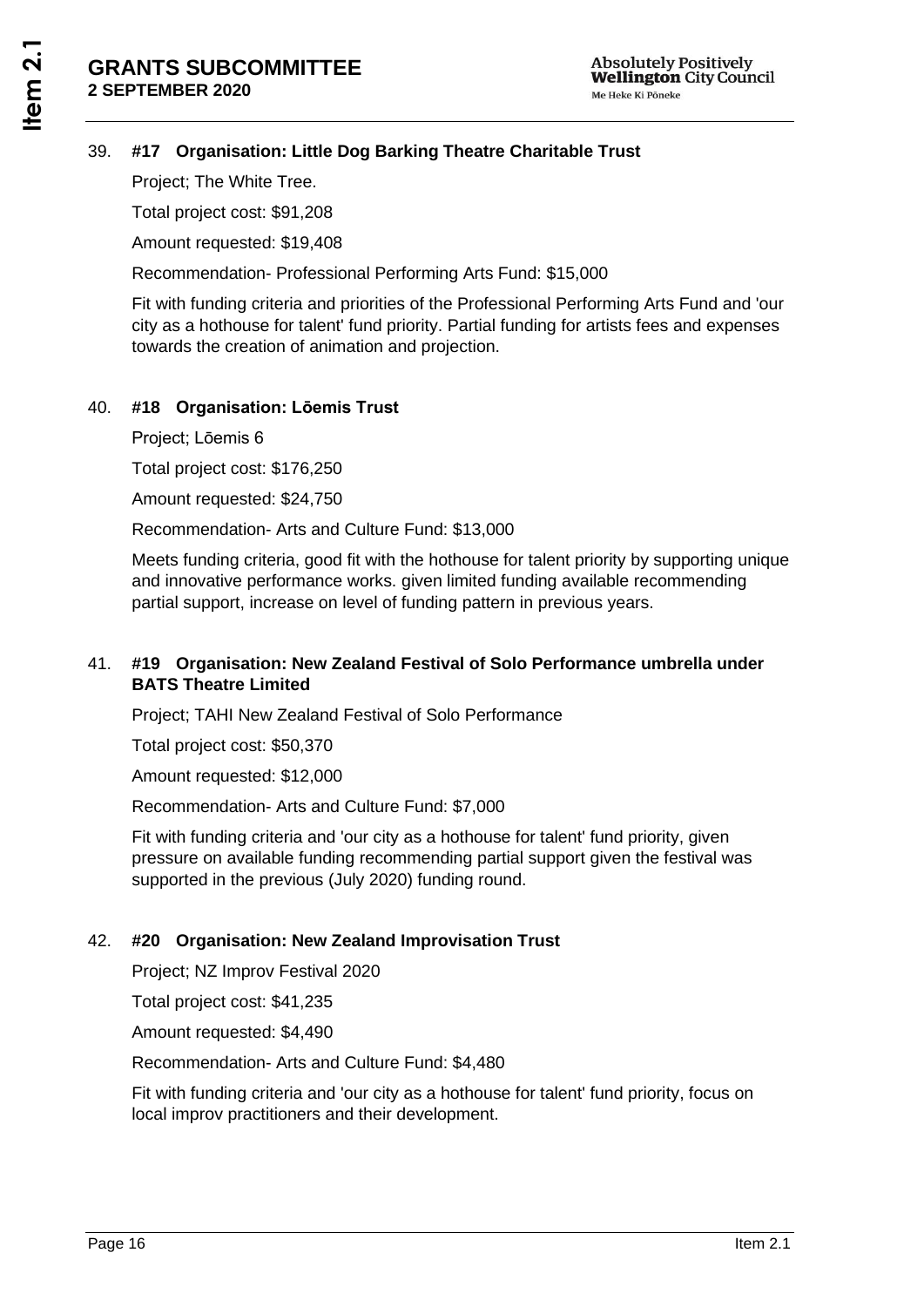**Item 2.1**

### 43. **#21 Organisation: Pasifika Cultural Group**

Project; Pasifika Cultural Exploration of Identity

Total project cost: \$4,900

Amount requested: \$4,900

Recommendation- Arts and Culture Fund: \$0- Application Withdrawn

Good delivery to the active and engaged and region of confident identities priorities and we get few applications from Pasifika group

#### 44. **#22 Organisation: Poporazzi Productions**

Project; Talanoa with Tupe

Total project cost: \$16,100

Amount requested: \$10,000

Recommendation- Arts and Culture Fund: \$0

The application meets funding criteria but is a lower priority application relative to other applications which more closely fit with funding criteria, seeking support for postproduction costs for a TV series.

#### 45. **#23 Organisation: Richfield Holding Ltd T/A Art Zone**

Project; Wellington Art Feature - Art Zone magazine

Total project cost: \$9,800

Amount requested: \$9,800

Recommendation- Arts and Culture Fund: \$0

The application meets funding criteria but is a lower priority application relative to other applications which more closely fit with funding criteria, seeking contribution to magazine production costs for a Wellington magazine feature.

#### 46. **#24 Organisation: Show Ponies Poetry umbrella under The Humorous Arts Charitable Trust Board**

Project; Show Ponies Poetry: Festival Show Development 2020

Total project cost: \$7,938

Amount requested: \$5,438

Recommendation- Arts and Culture Fund: \$5,438

Fit with funding criteria and 'our city as a hothouse for talent' fund priority, to support the development and rehearsal costs for a poetry performance for Verb Festival in November.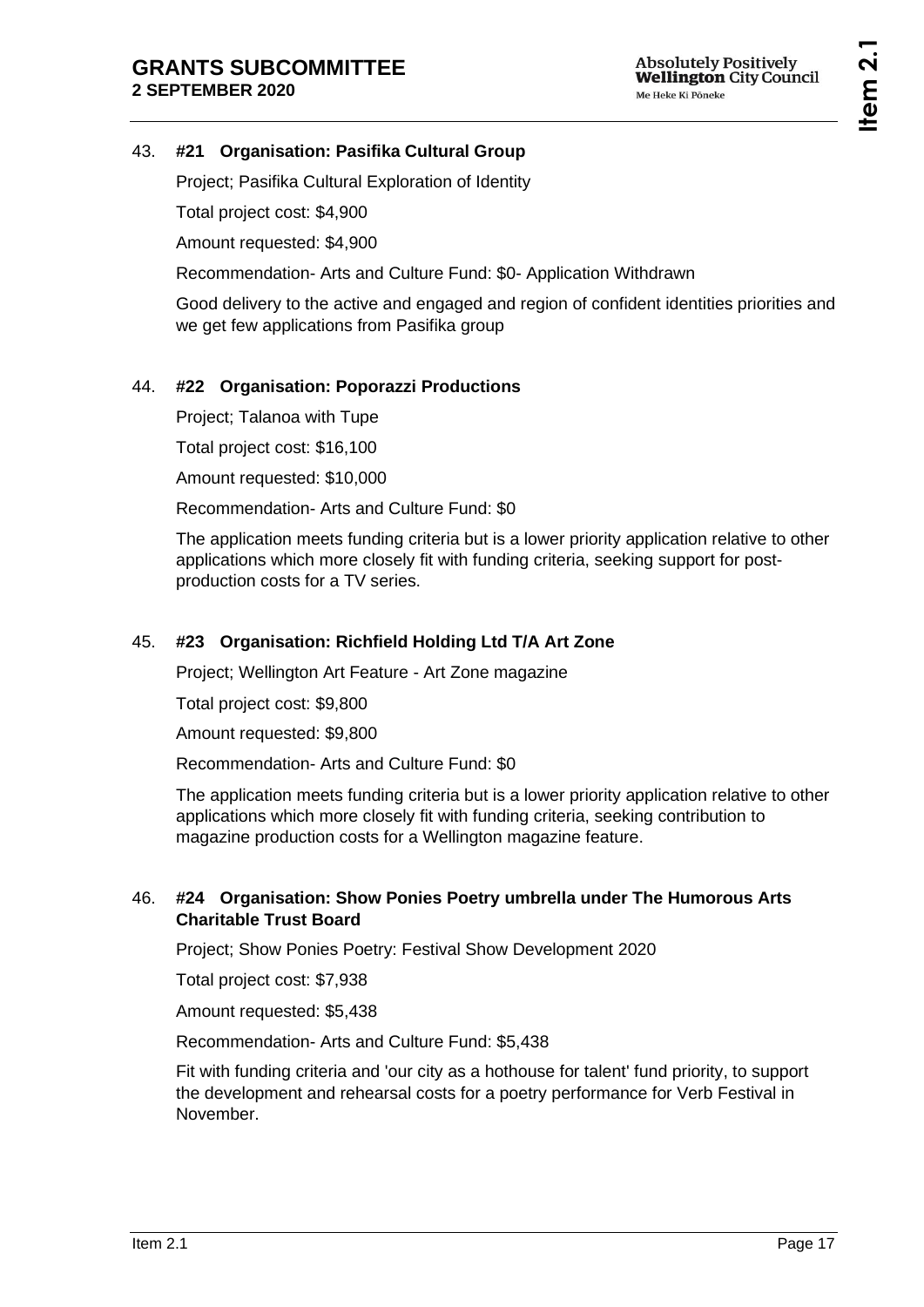#### 47. **#25 Organisation: Simplified.**

Project; Simplified.

Total project cost: \$3,555

Amount requested: \$3,555

Recommendation- Arts and Culture Fund: \$0

The application meets funding criteria but is a lower priority application relative to other applications which more closely fit with funding criteria, application seeking support for website providing information to 18-25's about politics.

#### 48. **#26 Organisation: Spectrum Care Trust Board**

Project; Creative learning for people with intellectual disabilities through videography and media

Total project cost: \$4,167

Amount requested: \$4,167

The application meets funding criteria but is a lower priority application relative to other applications which more closely fit with funding criteria, organisation seeking grant for equipment to create digital content.

#### 49. **#27 Organisation: Sri Lanka Dance Academy Incorporated**

Project; Sri Lankan Dance Academy - Operational Costs

Total project cost: \$43,566

Amount requested: \$8,940

Recommendation- Arts and Culture Fund: \$3,000

Meets funding criteria and a good fit with the region of confident identities through the transmission of traditional cultural dance and drumming, given pressure on available funding recommending partial support as a contribution to their programme, consistent with levels of support provided through this fund.

#### 50. **#28 Organisation: Standard Acts**

Project; Standard Acts

Total project cost: \$30,568

Amount requested: \$8,500

Recommendation- Professional Performing Arts Fund: \$8,500

Fit with funding criteria and priorities of the Professional Performing Arts Fund and 'our city as a hothouse for talent' fund priority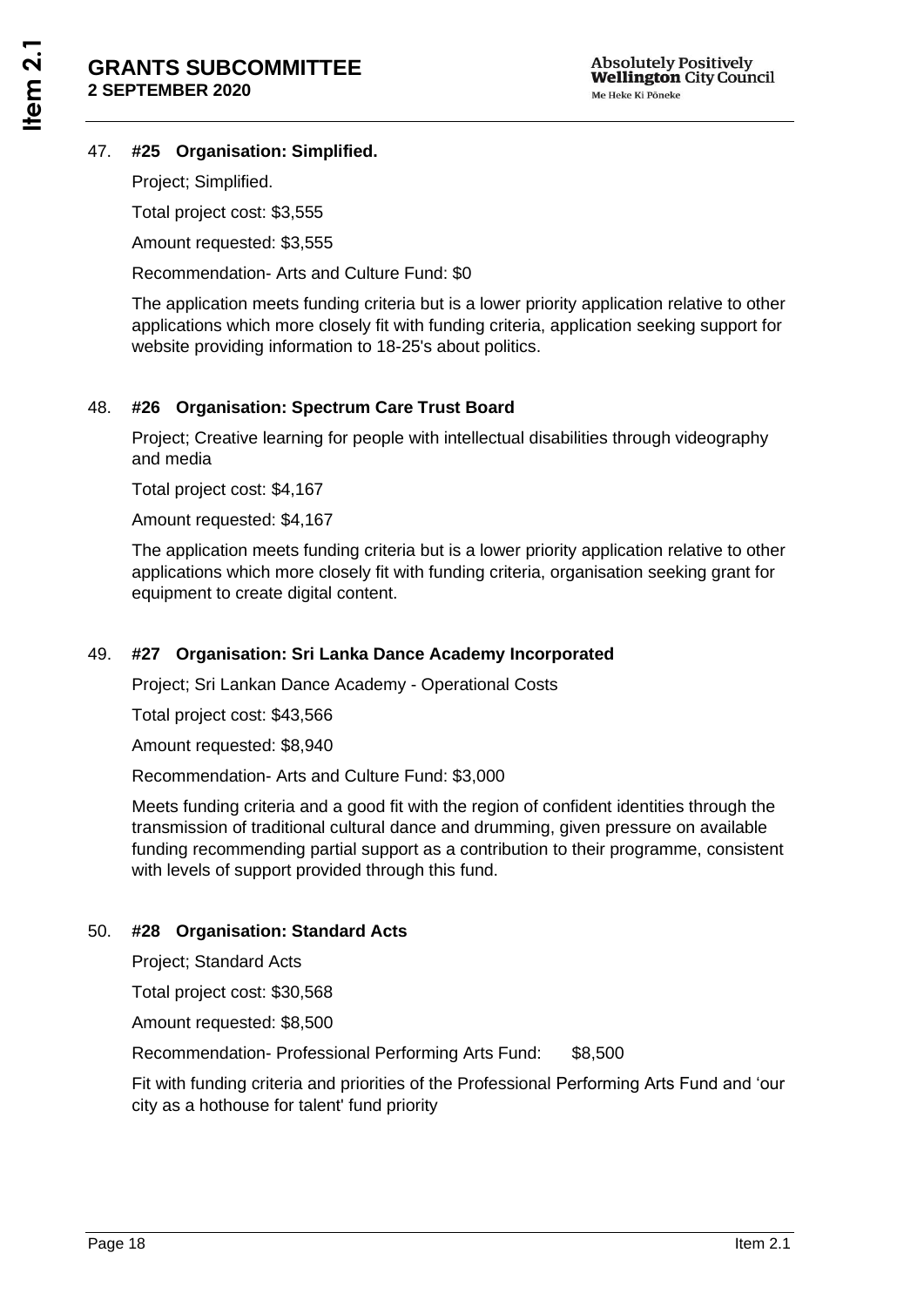### 51. **#29 Organisation: Supertonic Inc**

Project; Saturday Night's Alright

Total project cost: \$7,000

Amount requested: \$2,000

Recommendation- Arts and Culture Fund: \$2,000

Fit with funding criteria and 'our city as a hothouse for talent' fund priority, supporting emerging talent to work on new repertoire and present their work to local audiences.

### 52. **#30 Organisation: The Photography Aotearoa Charitable Trust**

Project; Photography Aotearoa Exhibition Series 2021

Total project cost: \$13,235

Amount requested: \$13,235

Recommendation- Arts and Culture Fund: \$4,500

Meets funding criteria, given pressure on available funding recommending partial support as a contribution to the overall programme.

#### 53. **#31 Organisation: The Polish Association in New Zealand Incorporated**

Project; Wellington Polish Christmas Market 2020

Total project cost: \$47,661

Amount requested: \$11,870

Recommendation- Arts and Culture Fund: \$2,000

Fit with funding criteria and the fund priority 'region of confident identities' by supporting this community event celebrating Polish culture alongside other groups from European countries to celebrate their culture Also supported through Community Events team at WCC.

#### 54. **#32 Organisation: The Price of Change Limited**

Project; Ka Whaihanga Wānanga and Exhibition

Total project cost: \$11,080

Amount requested: \$8,480

Recommendation- Arts and Culture Fund: \$8,480

Fit with funding criteria and 'our city as a hothouse for talent' fund priority, supports the work of local Māori artists to create high quality artworks.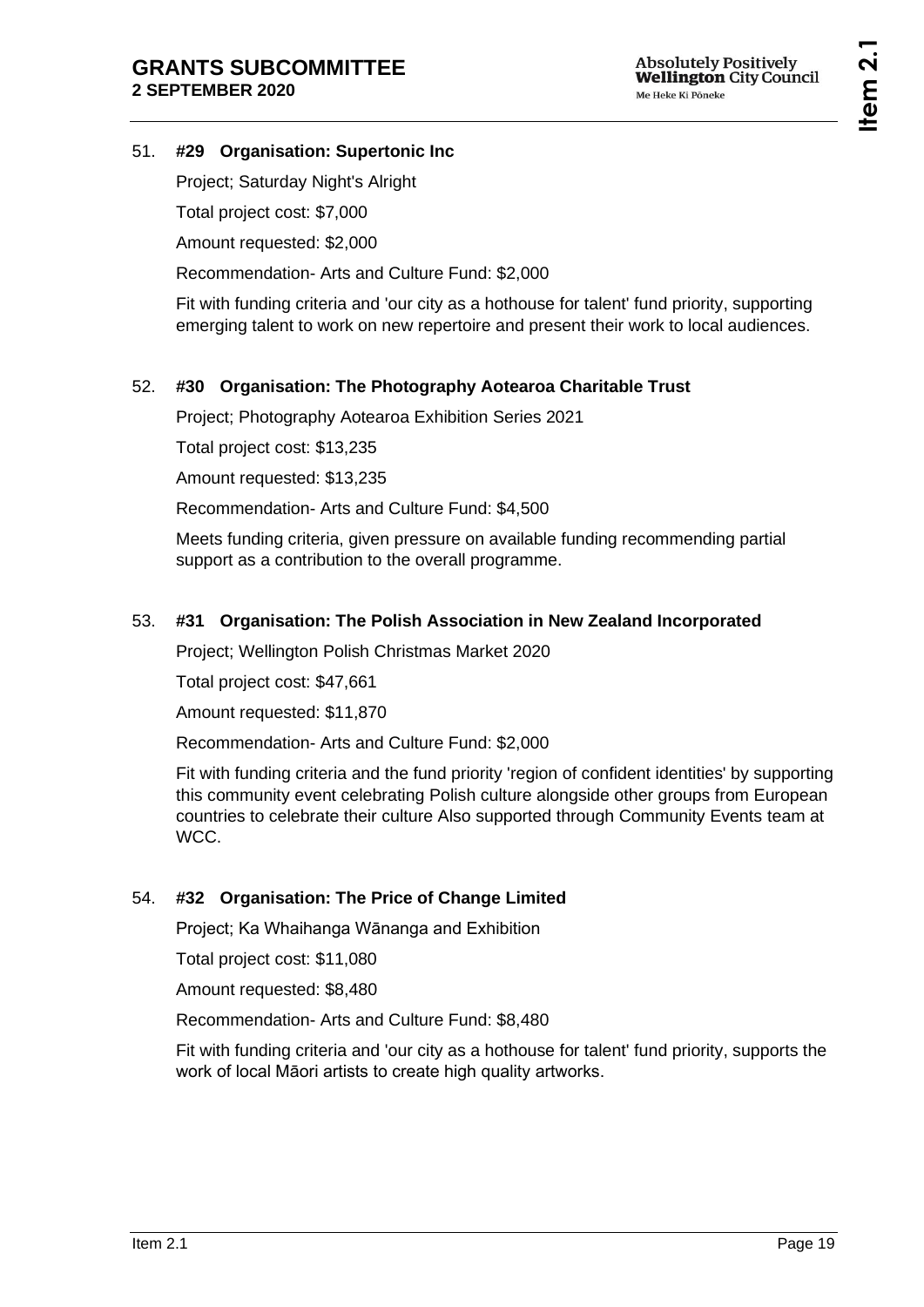### 55. **#33 Organisation: The Queen's Closet umbrella under Wellington Regional Orchestra Foundation Inc**

Project; Seraphic Flame and Heav'nly Love

Total project cost: \$11,610

Amount requested: \$3,000

Recommendation- Arts and Culture Fund: \$3,000

Fit with funding criteria and 'our city as a hothouse for talent' fund priority, concert of baroque music using authentic instruments, feat Bach Choir.

#### 56. **#34 Organisation: The Theatreview Trust**

Project; THEATREVIEW editing & management – Wellington

Total project cost: \$89,800

Amount requested: \$12,000

Recommendation- Arts and Culture Fund: \$12,000

Fit with funding criteria and 'our city as a hothouse for talent' fund priority, providing reviews of theatre and dance, annual contribution.

#### 57. **#35 Organisation: United Sri Lanka Association USLA(NZ) Inc**

Project; UNITED SRI LANKA ASSOCIATION ANNUAL CULTURAL SHOW AND DINNER DANCE

Total project cost: \$19,390

Amount requested: \$690

Recommendation- Arts and Culture Fund: \$0

The application meets funding criteria but is a lower priority application relative to other applications which more closely fit with funding criteria, annual dinner and show being held in Upper Hutt.

#### 58. **#36 Organisation: Urban Art Ltd - T/A Urban Art Foundation**

Project; Urban Art Foundation Continuance

Total project cost: \$12,800

Amount requested: \$12,800

Recommendation- Arts and Culture Fund: \$3,000

Meets funding criteria, given limited funding available and pressure on available funding recommending partial support for a contribution of presentation of artwork at Lambton Quay and Railway Station sites.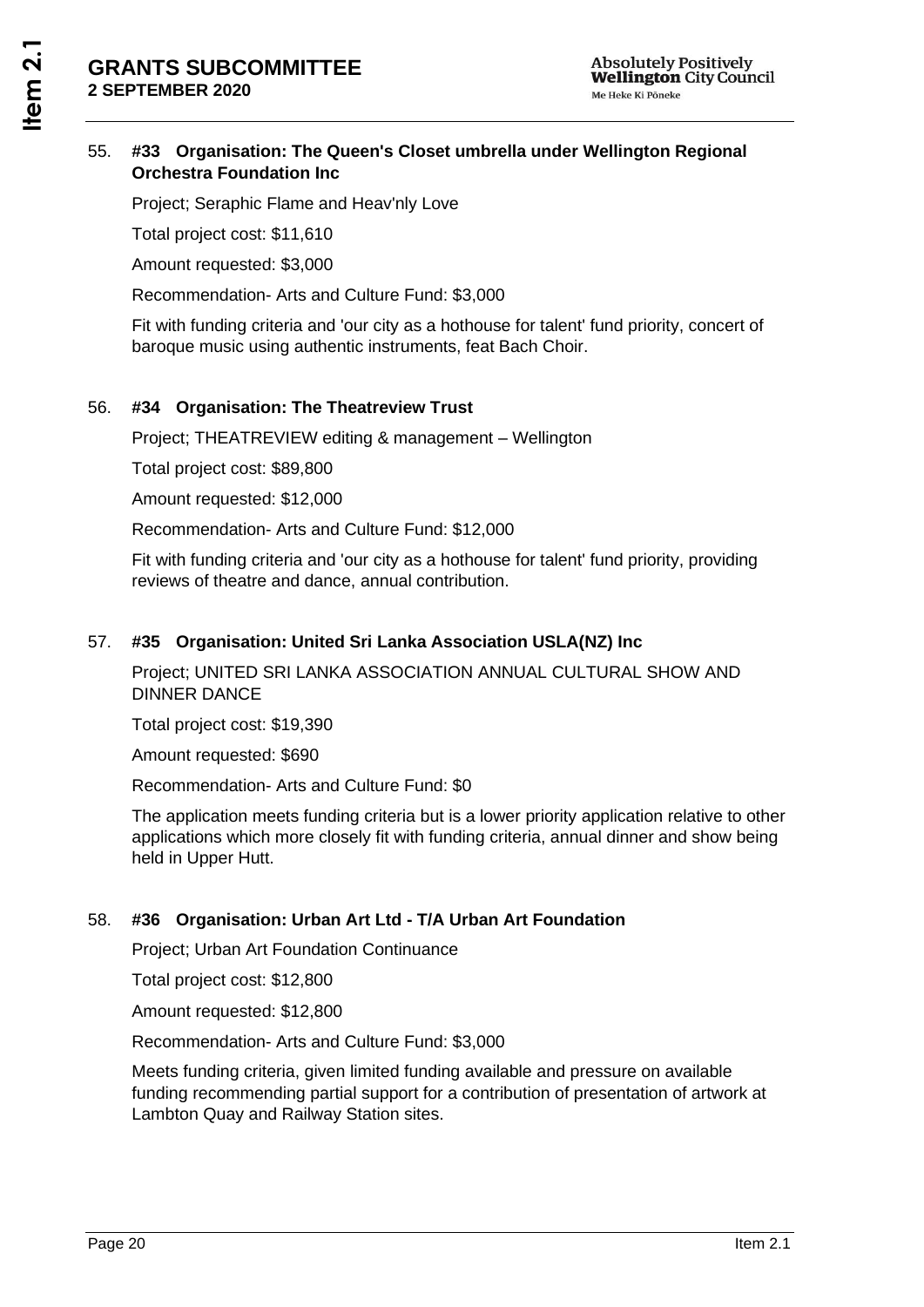### 59. **#37 Organisation: Wellington Independent Arts Trust**

Project; Curators of Wellington

Total project cost: \$9,912

Amount requested: \$7,812

Recommendation- Arts and Culture Fund: \$7,810

Fit with funding criteria and 'our city as a hothouse for talent' fund priority, a second series of popular online presentation to include creative spaces, community galleries, craft/object and photography genres

#### 60. **#38 Organisation: Wellington Jewish Community Centre**

Project; Chanukkah in the Park

Total project cost: \$11,000

Amount requested: \$7,000

Recommendation- Arts and Culture Fund: \$3,000

Fit with funding criteria and the fund priority ' region of confident identities' by supporting the Jewish community to celebrate their culture through a public event held at the Botanic Gardens.

#### 61. **#39 Organisation: Wellington Potters Association Inc**

Project; Ceramicus 2020

Total project cost: \$12,505

Amount requested: \$5,635

Recommendation- Arts and Culture Fund: \$4,000

Meets funding criteria, given pressure on available funding recommending partial support for Ceramicus 2020, previous grants have been circa \$2,000.

#### 62. **#40 Organisation: Wellington Russian Club**

Project; Russian Christmas Festival for Children 2020

Total project cost: \$5,690

Amount requested: \$3,190

Recommendation- Arts and Culture Fund: \$1,500

Fit with funding criteria and the fund priority 'region of confident identities' by supporting the Russian speaking community to celebrate their culture.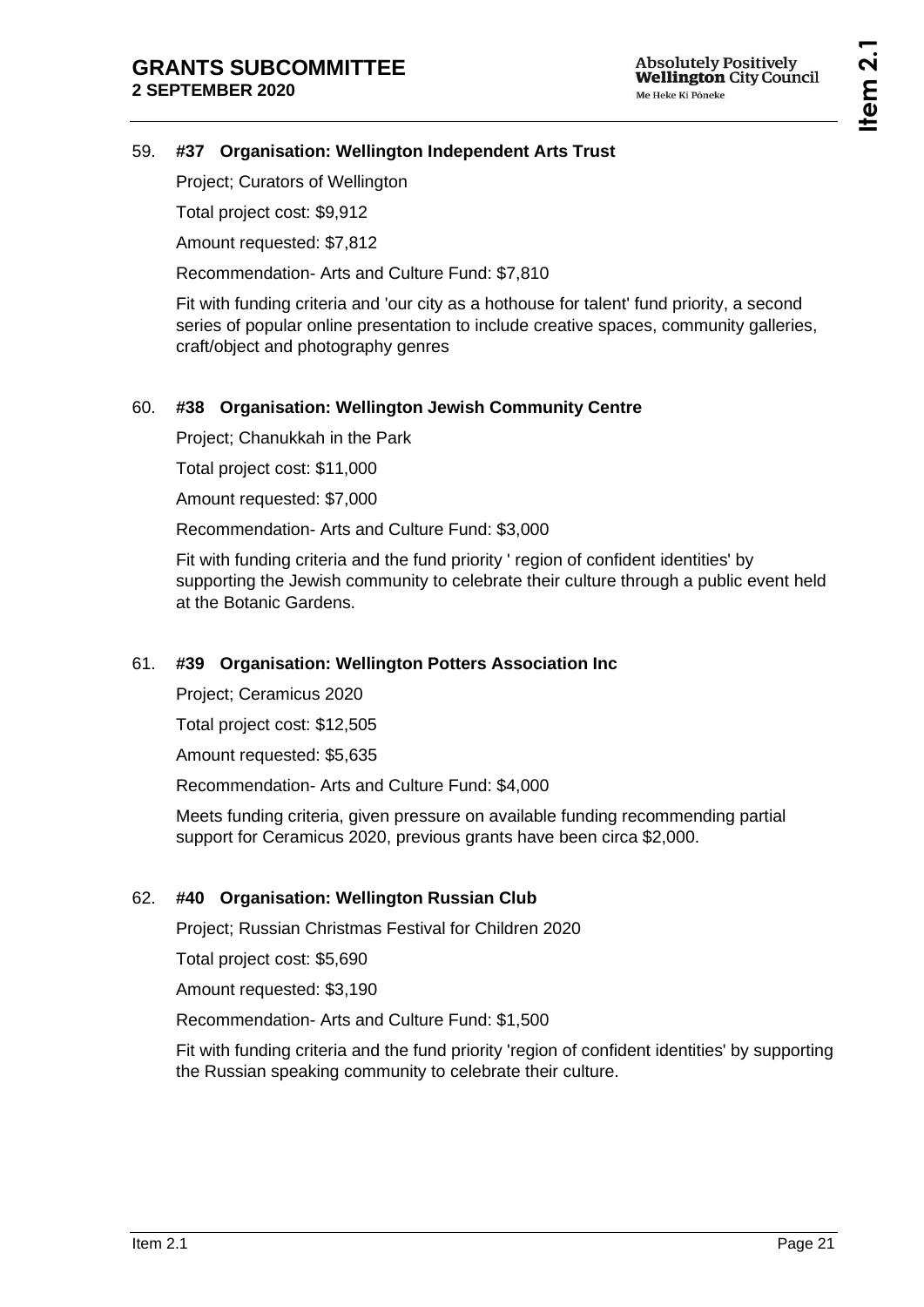### 63. **#41 Organisation: Wellington Symphonic Bands Inc**

Project; WSB Concerts and Conductor Fee Support

Total project cost: \$13,000

Amount requested: \$2,000

Recommendation- Arts and Culture Fund: \$2,000

Fit with funding criteria and 'our city as a hothouse for talent' fund priority, support for conductor fees for the two bands.

#### 64. **#42 Organisation: With Lime LTD**

Project; With Lime: HAKO

Total project cost: \$11,300

Amount requested: \$7,800

Recommendation- Arts and Culture Fund: \$7,800

Fit with funding criteria and with the hothouse for talent and creative futures through technology priorities, group have selected to participate in an international projection mapping event that will also be live streamed internationally.

### **Attachments**

Nil

| Author     | Mark Farrar, Team Leader Funding and Relationships                                                                                                   |
|------------|------------------------------------------------------------------------------------------------------------------------------------------------------|
| Authoriser | Jenny Rains, Community Services Manager<br>Gisella Carr, Manager Arts, Culture and Community Services<br>Claire Richardson, Chief Operations Officer |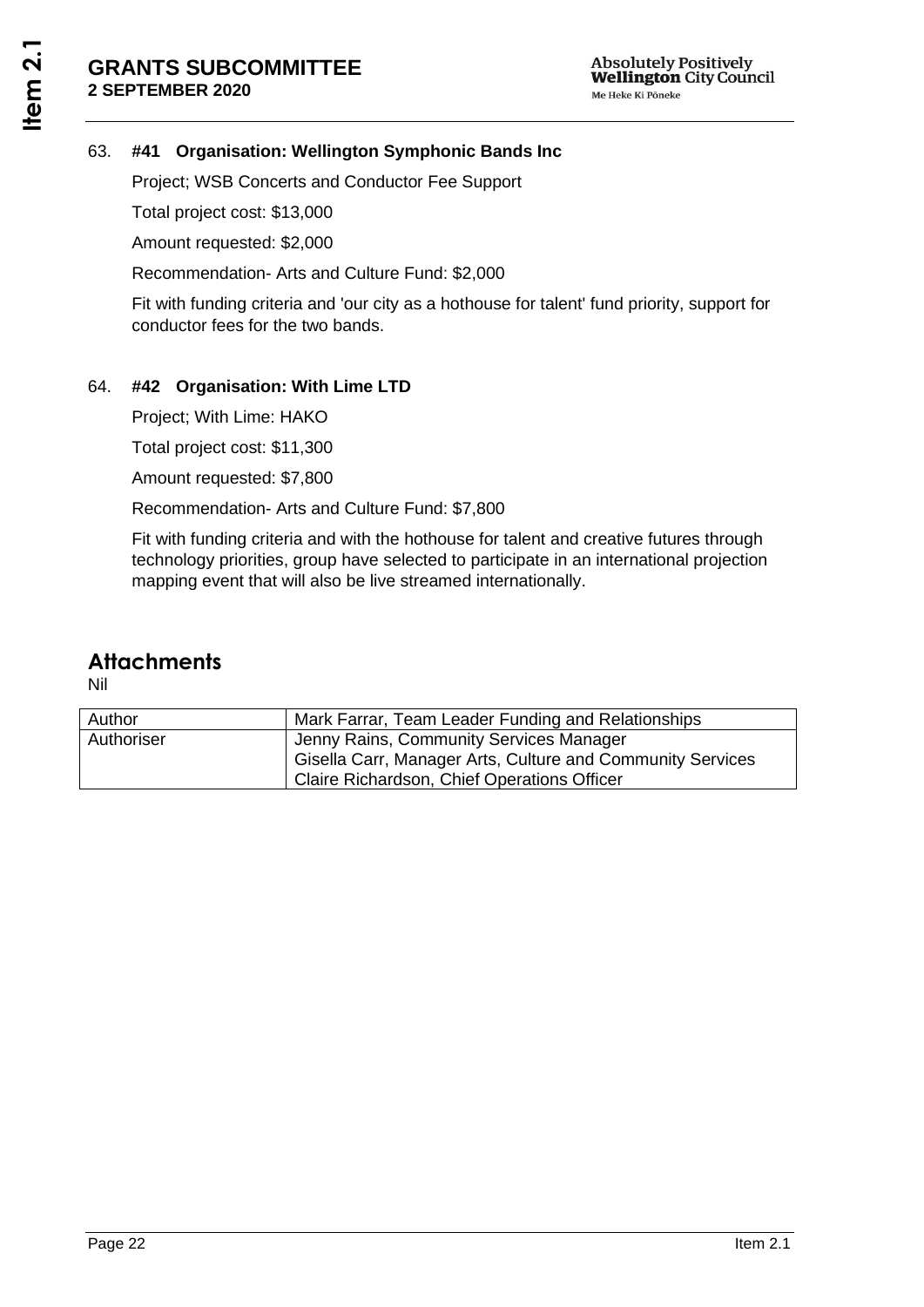# **SUPPORTING INFORMATION**

### **Engagement and Consultation**

Officers work closely with groups and organisations to communicate the availability of support for projects that help deliver in Council goals and outcomes. This involves discussions about the availability of funding through grant funds.

#### **Treaty of Waitangi considerations**

For each of these grant funds there are specific criteria and questions relating to Māori, for the Arts and Culture Fund applicants are asked to describe how their project serves to value and increase the visibility of Māori cultural traditions and or contemporary applications.

#### **Financial implications**

The Long-term Plan makes provision for community grants in a number of activity areas; Arts and Culture Funding comes under project C661 (157.1098). Provision for support for the Professional Performing Arts Fund is made through the Long-term Plan provision for support for Cultural activity.

#### **Policy and legislative implications**

Council funds have been created to assist community initiatives in line with Council strategy. Council Officers engage and consult widely with a range of groups and organisations before funding applications are made and throughout the assessment process.

#### **Risks / legal**

Funding allocated through community grants are subject to a detailed funding agreement which sets out outcomes based on those proposed within funding applications, these form the basis for a funding agreement and subsequent accountability reporting provided by applicants on completion of their projects.

**Climate Change impact and considerations**

Na

#### **Communications Plan**

Community grants are promoted through various channels in consultation with Council's Communication and Marketing team.

#### **Health and Safety Impact considered**

Projects seeking support from Council are delivered by organisations and groups who are legal entities and responsible for health and safety of the project, events, etc. Many of the projects supported through Arts and Culture funding will be delivered at professional arts venues, galleries and theatres in the city. Projects seeking support from Council are delivered by organisations and groups who are legal entities and responsible for health and safety of the project, events, etc. Additional information has been provided to funded organisations for projects working with children and young people emphasising requirements around 2014 Children Act and safe working practices.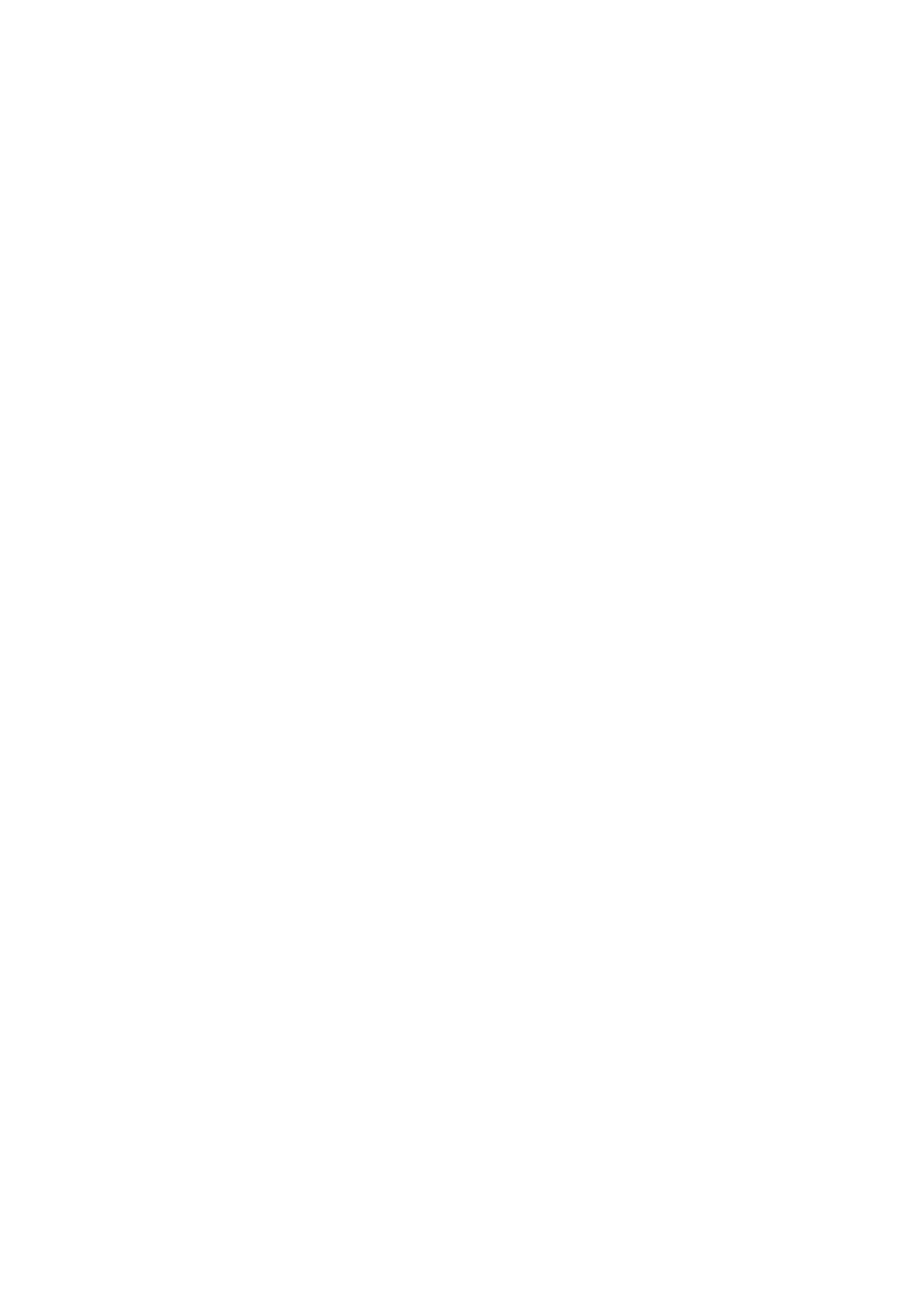# <span id="page-24-0"></span>**NATURAL ENVIRONMENT FUND, JULY 2020**

### **Purpose**

1. This report asks the Grants Subcommittee to allocate funding through the Natural Environment Fund, applications closed on 31 July 2020

## **Summary**

2. The Council provides grants to assist community groups and organisations to undertake projects that meet community needs. Grants are also a mechanism for achieving the Council's objectives and strategic priorities, especially those priorities that rely on community organisations carrying out specific activities.

# **Recommendation/s**

That the Grants Subcommittee:

- 1. Receive the information.
- 2. Agree to the allocation of funding for the Natural Environment Fund as listed (#1 to #8)
	- #1 Conservation Volunteers New Zealand; \$12,750
	- #2 Friends of Central Park, umbrella via Brooklyn Community Resource Centre; \$13,629
	- #3 iDetect-IT ltd: \$0
	- #4 Island Bay Natural Heritage Charitable Trust Incorporated; \$9,100
	- #5 Makara Peak Mountain Bike Park Supporters Inc; \$8,544
	- #6 Ngaio Crofton Downs Residents Association; \$0
	- #7 Royal Forest and Bird Protection Society; \$3,051
	- #8 Wellington Marine Conservation Trust; \$3,750

# **Background**

- 3. Grants and funding are included in the Annual Plan to provide an appropriate mechanism for the Council to respond to community groups that are undertaking projects that:
	- Meet a need identified by the community
	- Align with Council's strategic goals and community outcomes
	- Rely to some extent on participation and engagement by community organisations.
- 4. Organisations and projects are funded through both contracts and contestable grants pools. The contestable pools provide grants that are discretionary, short term and generally project based in nature.
- 5. The assessment process may include consultation with; the applicant, persons or organisations referred to in the application and Council officers. Council Officers from a range of activity areas within Parks, Sport and Recreation, including Biodiversity and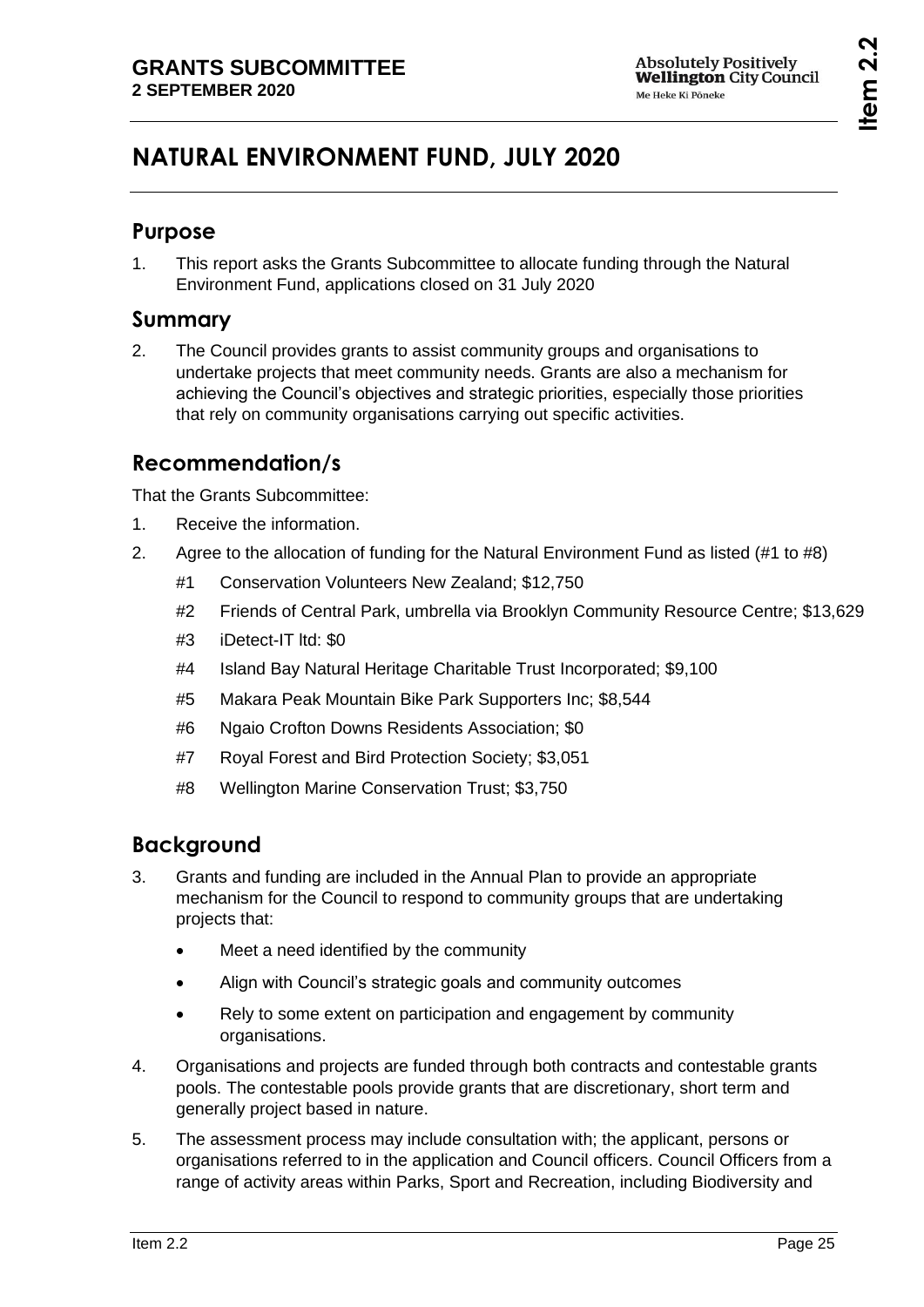Environmental Partnerships and Community Services (Urban Agriculture). Applications were discussed with Council Park Rangers relating to site access, use of herbicides and health and safety.

6. In assessing applications, Officers look at alignment with Council policies and priority areas from the specific fund as well as organisational capacity, ability to deliver projects and the financial position of the organisation. To ensure funds are used appropriately, conditions may be suggested should funding be approved.

## **Priorities (focus areas) for the Natural Environment Fund are**:

7. Protect

Priority will be given to projects that:

- Control pest animals and plants on public land
- Reduce the impacts of urban environment on aquatic ecosystems.

#### 8. Restore

Priority will be given to projects that:

- Undertake restoration work in riparian and coastal ecosystems
- Create connections between reserves for key plant and animal species
- Support the growing of eco-sourced plants for restoration.

#### 9. Connect

Priority will be given to projects that:

- Help people engage with nature, including through community and edible gardening and community beekeeping
- Incorporate Te Ao Māori and Māturanga Māori, respecting mana whenua values and aspirations for the environment
- Increase people's awareness of nature
- Give children and young people the opportunity to experience and learn about nature
- Increase active participation in biodiversity projects.

#### 10. Research

Priority will be given to projects that:

• Monitor the success of biodiversity activities.

### **Discussion**

- 11. A total of \$81,568 is available through the Natural Environment Fund in 2020-2021, with \$30,744 of this fund already allocated to the Toimata Foundation for the Enviroschools programme in Wellington City.
- 12. Officers recommend that all the available funding be allocated by the Grants Subcommittee on 2 September 2020. This would be the only funding round for the Natural Environment Fund in 2020-2021.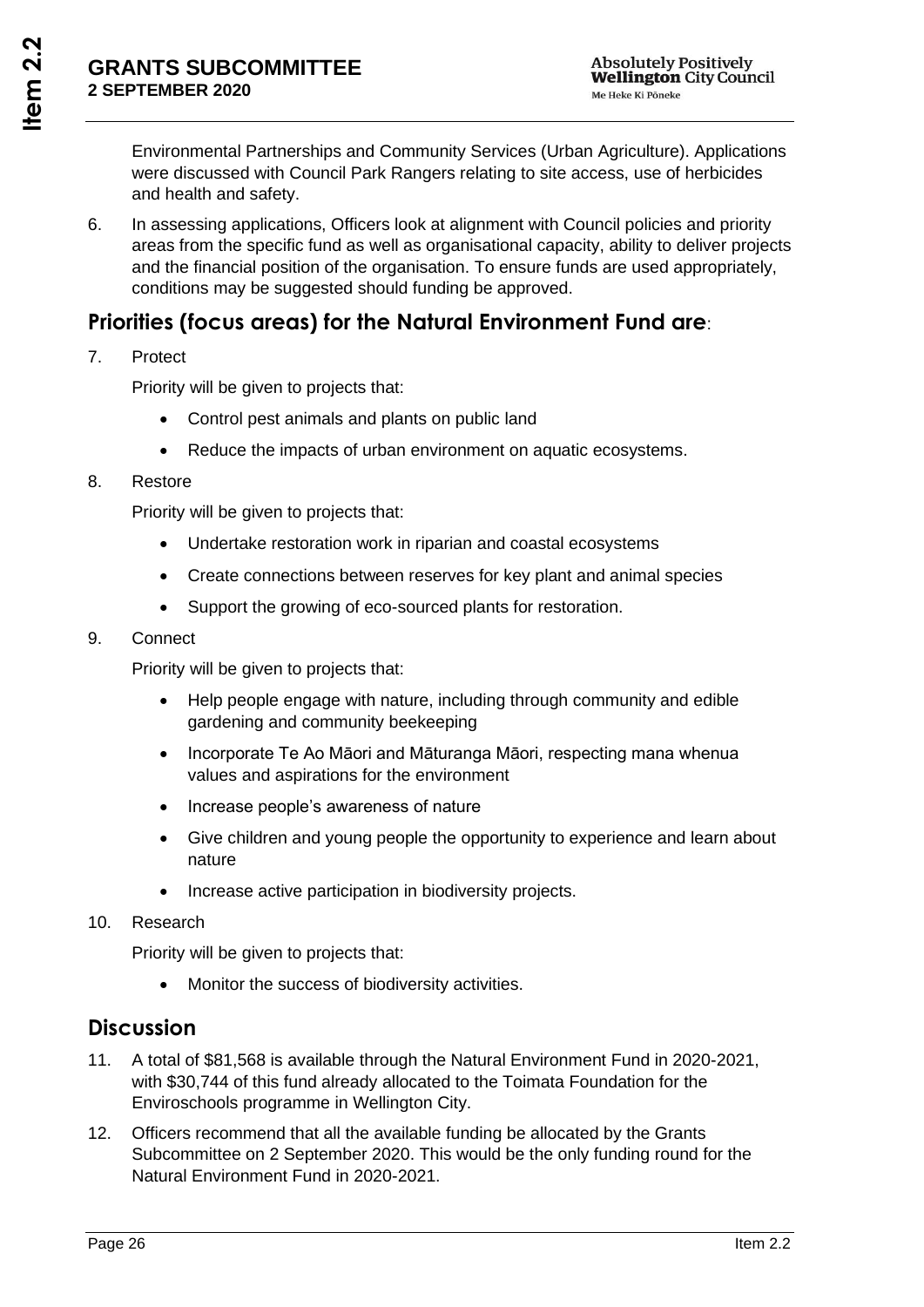- 13. We received eight funding requests seeking a total of \$67,370 from the Natural Environment Fund.
- 14. Original information provided through online applications has been made available to Councillors.
- 15. Most of the applications relate to environmental weed control as well as environmental education and enabling more volunteering effort via organisations established in the local community. This reflects the increase in awareness of environmental weeds.
- 16. Officers are recommending the Grants Subcommittee support six projects with grants totalling \$50,824. The other two applications will be supported via WCC operational funding.

# **List of applications and rationale for recommendations**

#### 17. **#1 Conservation Volunteers New Zealand**

Project; Community Conservation

Total project cost; \$12,750

Amount Requested; \$12,750

Recommended; \$12,750

Good fit with funding criteria. Directly contributes to priority projects which protect our natural environment- controlling pest animals/weeds on public land, delivering 17 volunteering events across the city supporting local groups in consultation with WCC Rangers.

#### 18. **#2 Friends of Central Park, umbrella via Brooklyn Community Resource Centre**

Project; Central Park problem weed control

Total project cost; \$17,154

Amount Requested; \$17,154

Recommended; \$13,629

Good fit with funding criteria. Priority project which protects our natural environmentcontrolling pest plants on public land using approved contractors to control priority weeds. Due to pressure on available funding, partial support is recommended to follow up control funded by an \$8,000 local donation.

#### 19. **#3 iDetect-IT ltd**

Project; Cat Detection Rate Trial Total project cost; \$3,697 Amount Requested; \$1,247 Recommended; \$0 The project can be funded through Council operational funding.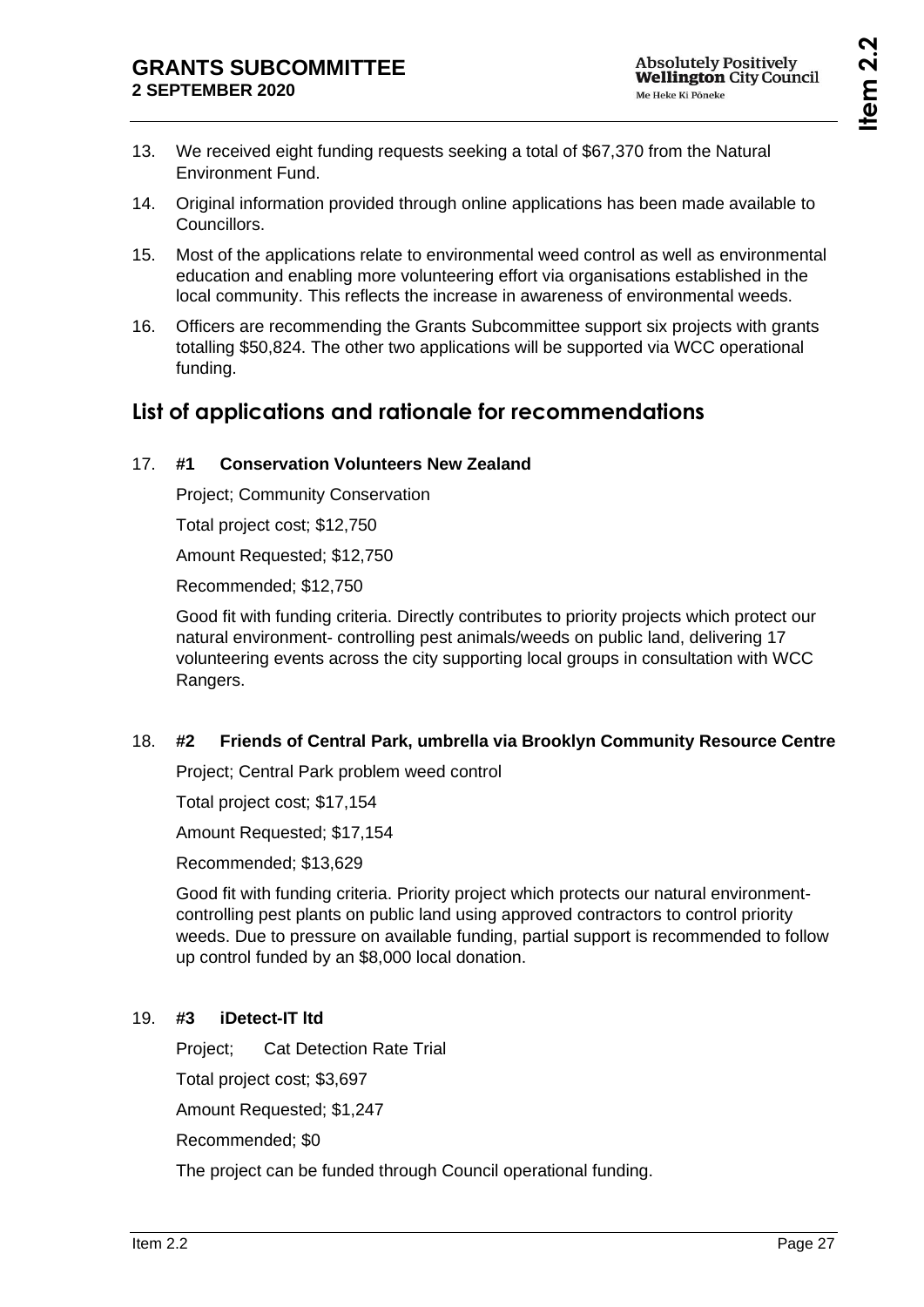### 20. **#4 Island Bay Natural Heritage Charitable Trust Incorporated**

Project; Paekawakawa Reserve Pest Plant and Weed Control

Total project cost; \$9,100

Amount Requested; \$9,100

Recommended; \$9,100

Good fit with funding criteria. Priority project which protects our natural environmentcontrolling pest weeds on publicly accessible land.

#### 21. **#5 Makara Peak Mountain Bike Park Supporters Inc**

Project; Invasive plant inventory

Total project cost; \$10,680

Amount Requested; \$8,544

Recommended; \$8,544

Good fit with funding criteria and priority for projects which protect our natural environment- controlling pest weeds on public land. Most of the physical work is done by volunteers and this advice will guide a significant amount of this volunteer effort.

#### 22. **#6 Ngaio Crofton Downs Residents Association**

Project; Predator Free Ngaio Total project cost; \$525 Amount Requested; \$524 Recommended; \$0 The project will be funded through Council operational funding

#### 23. **#7 Royal Forest and Bird Protection Society**

Project; Wellington Native Plant Restoration Group Nursery

Total project cost; \$3,051

Amount Requested; \$3,051

Recommended; \$3,051

Good fit with funding criteria. Supports the growing of eco-sourced plants for restoration projects and programmes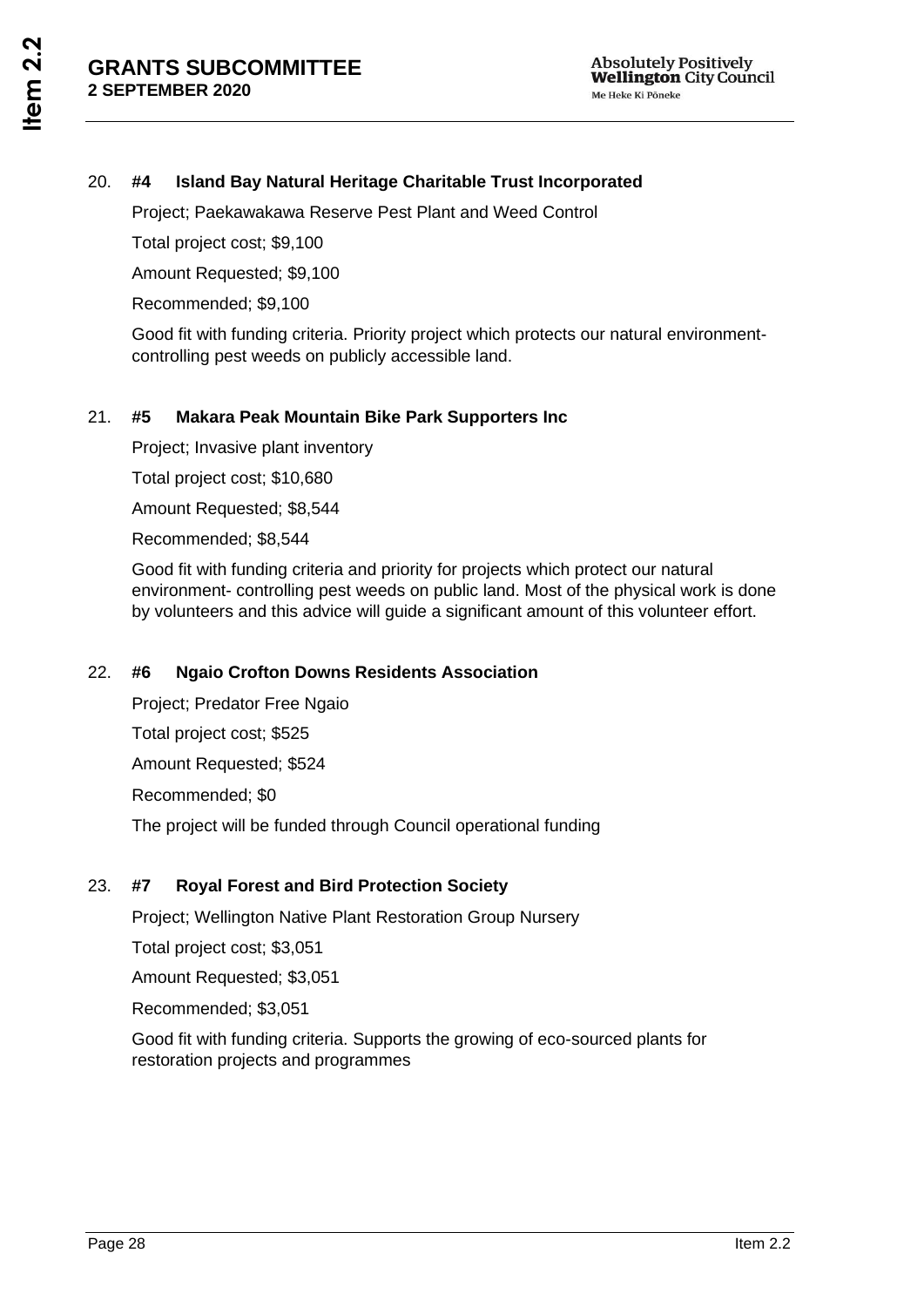**Item 2.2**

### 24. **#8 Wellington Marine Conservation Trust**

Project; Island Bay Marine Education Centre

Total project cost; \$258,156

Amount Requested; \$15,000

Recommended; \$3,750

Part of application fits with funding criteria. Recommend partial funding which meets our priority of giving children and young people the opportunity to experience and learn about nature - specifically through Rocky Shore Exploration Programme. WMCT will also be applying to WCC Social and Recreation Fund.

### **Officers**

Tim Park, Environmental Partnership Leader, Parks, Sport and Recreation Michele Frank, Team Leader Urban Ecology, Parks, Sport and Recreation Mark Farrar, Team Leader, Funding and Relationships

### **Attachments**

Nil

| Author     | Mark Farrar, Team Leader Funding and Relationships                                                                                                   |
|------------|------------------------------------------------------------------------------------------------------------------------------------------------------|
| Authoriser | Jenny Rains, Community Services Manager<br>Gisella Carr, Manager Arts, Culture and Community Services<br>Claire Richardson, Chief Operations Officer |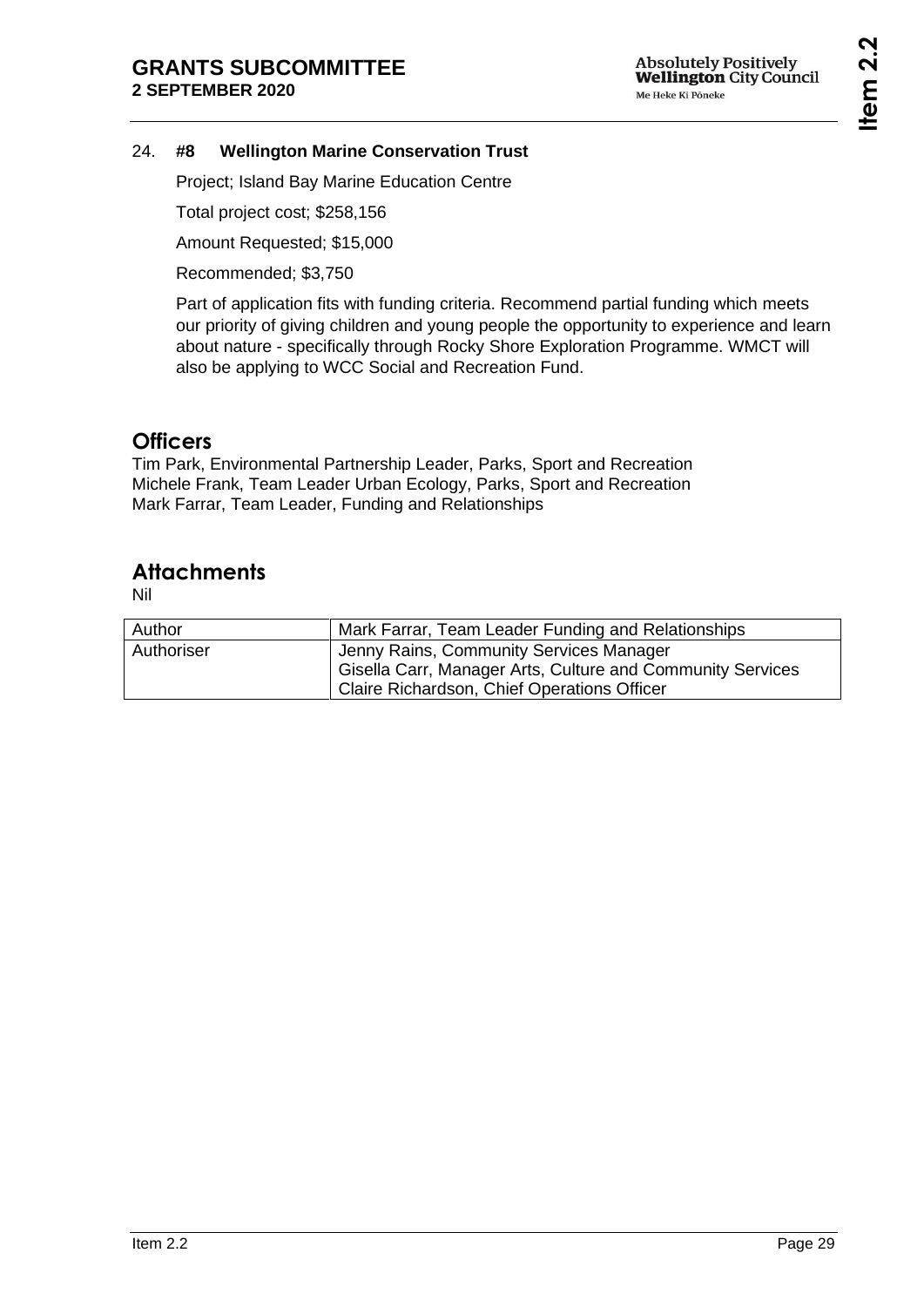# **SUPPORTING INFORMATION**

#### **Engagement and Consultation**

A number of organisations seeking support through our grant programmes have made detailed submissions within the 2018/2028 Long-term Plan consultation process.

**Treaty of Waitangi considerations**For each of these grant funds there are specific criteria and questions relating to Māori. The Social and Recreation Fund applicants are asked to describe how their project services to assist Māori potential.

#### **Financial implications**

The Long-term Plan makes provision for community grants in several places:

- 2.1.6 Community environmental initiatives
- 3.1.4 Grants and creative workforce
- 4.1.4 (Arts and) Cultural grants
- 5.2.4 Grants (Social and Recreation).

The Natural Environment Fund comes under project (157.1031).

#### **Policy and legislative implications**

Council funds have been created to assist community initiatives in line with Council strategy. Council Officers engage and consult widely with a range of groups and organisations before funding applications are made and throughout the assessment process.

**Risks / legal**  N/A

**Climate Change impact and considerations** N/A

#### **Communications Plan**

Community grants are promoted through various channels in consultation with Council's Communication and Marketing team.

#### **Health and Safety Impact considered**

Projects seeking support from Council are delivered by organisations and groups who are legal entities and responsible for health and safety of the project, events, etc. Additional information has been provided to funded organisations for projects working with children and young people emphasising requirements around 2014 Children Act and safe working practices.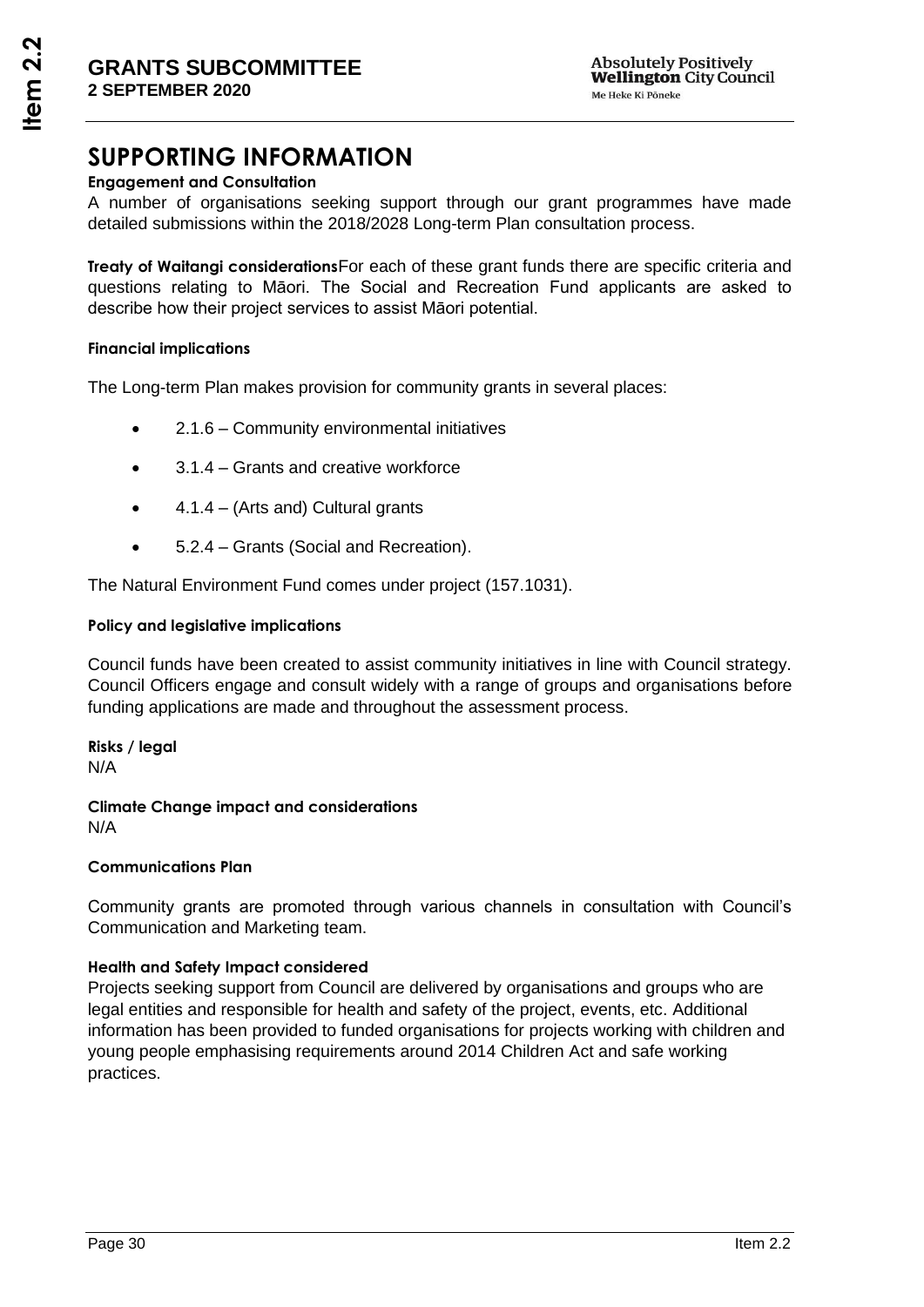# <span id="page-30-0"></span>**SOCIAL AND RECREATION FUND, AUGUST 2020, TAKE TEN PROJECT SUPPORT**

# **Purpose**

1. This report asks the Grants Subcommittee to allocate funding through the Social and Recreation Fund.

### **Summary**

- 2. The Council provides grants to assist community groups and organisations to undertake projects that meet community needs. Grants are also a mechanism for achieving the Council's objectives and strategic priorities, especially those priorities that rely on community organisations carrying out specific activities.
- 3. One application is being considered which requests support to extend the harm reduction programme 'Take 10' to operate on Friday as well as Saturday nights. This responds to an immediate need identified by the Council and a range of partners in the Courtenay Place precinct.

# **Recommendation/s**

That the Grants Subcommittee:

- 1. Receive the information
- 2. Agree to allocate \$80,000 of Social and Recreation funding for The Vulnerable Support Charitable Trust for Friday night provision of Take 10.

# **Background**

- 4. Grants and funding are included in the Annual Plan to provide an appropriate mechanism for the Council to respond to community groups and organisations that are undertaking projects that:
	- Meet a need identified by the community
	- Align with council's strategic goals and community outcomes
	- Rely to some extent on participation and engagement by community organisations.

# **COVID-19 funding priorities**

- 5. In response to Covid-19, the Council approved a range of grants with a package of preprioritised funding in June 2020. In addition to the existing Social and Recreation Fund focus areas (priorities), the fund was redirected to:
	- *Provide immediate assistance for social and community agencies responding to increased demand for services as part of the response to Covid-19*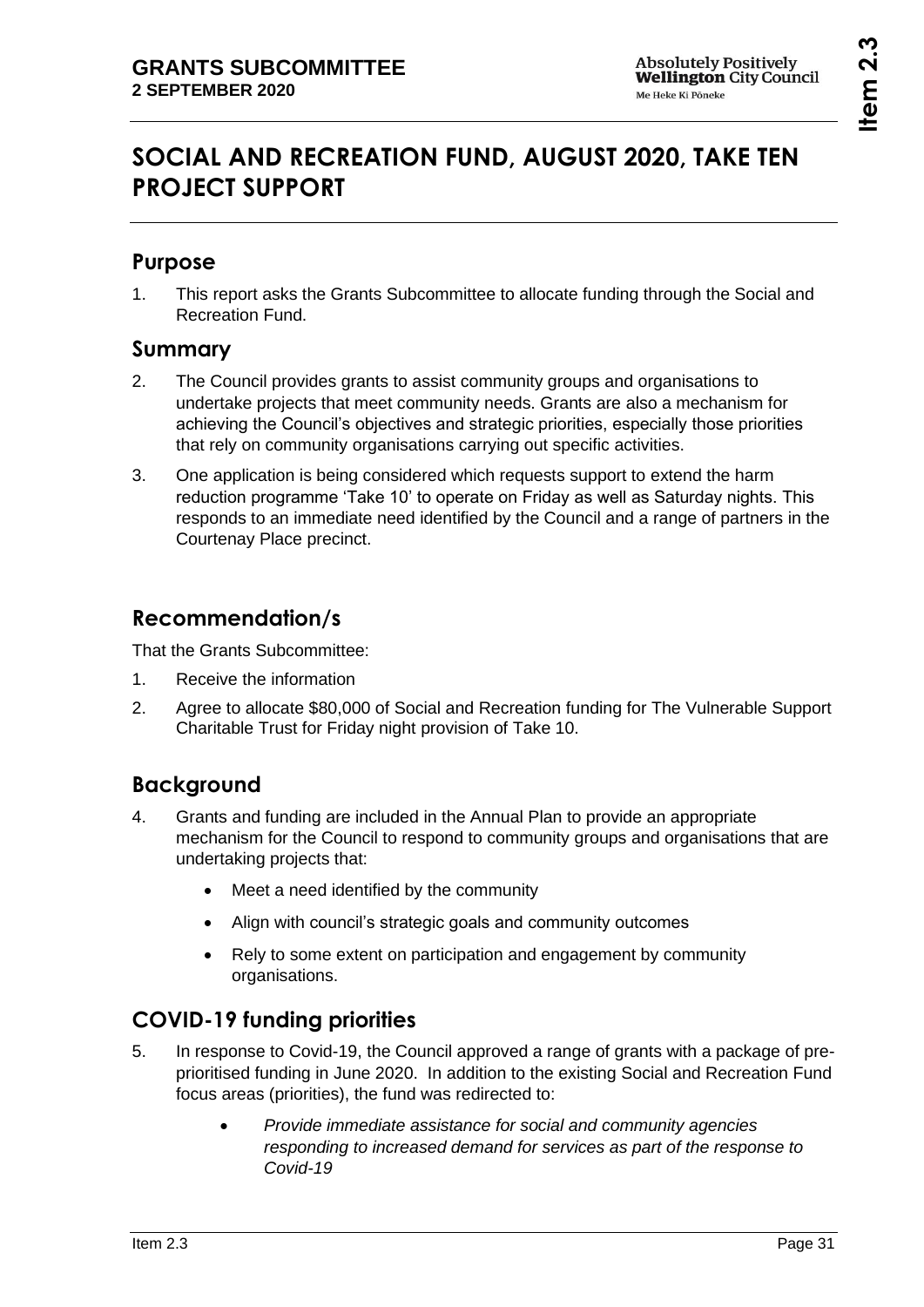- *Assist social and community agencies to re-frame, redesign or adapt services to meet increased demand during response and into a period of recovery*
- *Support social and community agencies to demonstrate cross-sector collaboration to address increased demand on services.*
- 6. Given the ongoing situation with Covid-19, we retained these additional priorities alongside existing Social and Recreation Fund priorities and funding criteria.
- 7. Existing Social and Recreation Fund focus areas are set out below.

### *Building strong resilient communities*

*Priority will be given to projects that:*

- *Strengthen the local community, contribute to community wellbeing and deliver local solutions to issues/opportunities*
- *Support local volunteering and neighbourhood connectedness*
- *Deliver on outcomes that support Wellington's Urban Agriculture programme, with particular focus on building sustainable food networks*
- *Increase local community resilience and emergency preparedness*
- *Help develop social and community enterprises - profitable business entities meeting community need which in turn create opportunities for communities to participate in their governance.*

*Promoting community safety and wellbeing* 

*Priority will be given to projects that:* 

- *Enhance community safety and wellbeing*
- *Encourage a community participatory approach to local neighbourhood safety initiatives*
- *Assist in supporting the city's most vulnerable*
- *Support a Housing First approach to ending street homelessness.*

#### *A child and youth friendly city*

*Priority will be given to projects that:* 

- *Involve children and young people in their development and delivery*
- *Help young people gain a better understanding of community, an increased sense of belonging as active citizens, and positive contributors to society.*

*Operational support for residents' and progressive associations (maximum of \$1,000)* 

*Priorities will be given to organisations that:* 

• *Demonstrate a positive and inclusive approach to working with all residents, building connections and neighbourliness*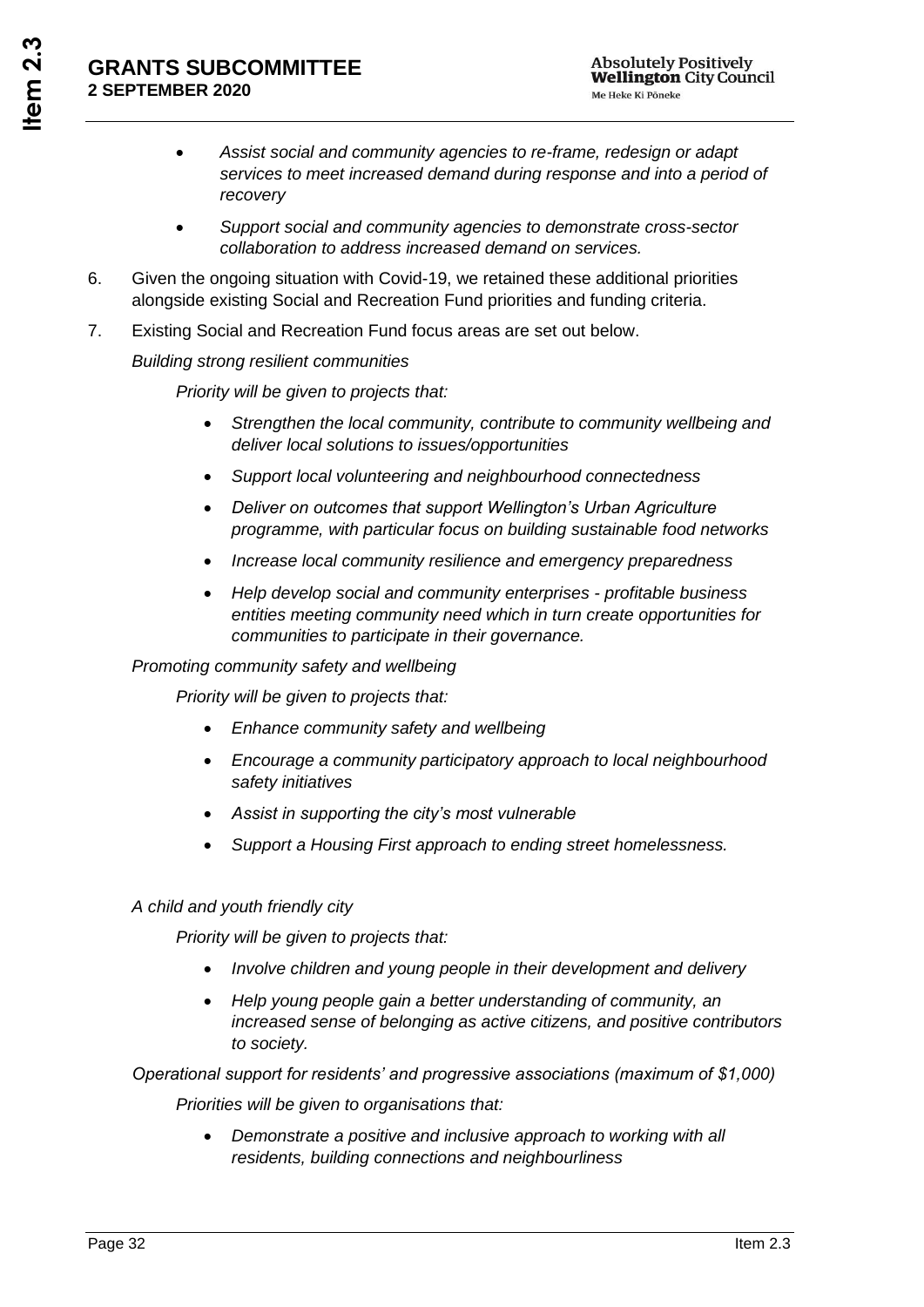- *Communicate regularly with local residents in the area and have an up-to date online profile*
- *Have an active membership of ten or more, excluding the committee, meeting regularly (outside their AGM), keep minutes of these meetings.*

# **Criteria - Social and Recreation Fund**

- 8. Criteria for the fund are:
	- *The project is Wellington-based and mainly benefits the people of Wellington (exceptions may be made for projects based elsewhere in the region, but which significantly benefit Wellington City residents)*
	- *The applicant is a legally constituted community group or organisation*
	- *The applicant provides evidence of sound financial management, good employment practice, clear and detailed planning, clear performance measures, and reporting processes*
	- *The applicant outlines how physical accessibility has been built into project development*
	- *The applicant outlines how pricing has been set to ensure access by a wide range of people or by the intended users*
	- *The project should show evidence of community support, collaboration, and building partnerships with other organisations (e.g. social media interest, letters of support from other organisations/leaders)*
	- *The applicant must show that the project discernibly improves community wellbeing and adds value to the range of similar types of services in the community*
	- *Māori are often over-represented in many determinants of social deprivation. Applicants should outline whether and how the specific needs of Māori have been incorporated into the planning of the project*
	- *Emergent and innovative community projects can be supported through this fund. Applicants that apply under this category will need to demonstrate the transformative nature of the project.*

# **Discussion**

- 9. In response to the timing of the previous funding round (in June 2020), we deferred the closing date of the first funding round of this financial year to 31 August, with applications being considered by the Grants sub-committee on 7 October 2020.
- 10. We have however received a funding application from the Vulnerable Support Charitable Trust (VSCT) to fund 'Take 10' on Friday nights (in addition to their existing Saturday night service) on Courtenay Place (10.30pm to 3.30am) for one year.
- 11. Extending this service to Friday nights is one of a number of strategies that WCC and partners are considering in response to increased alcohol-related harm and violence in Courtenay Place.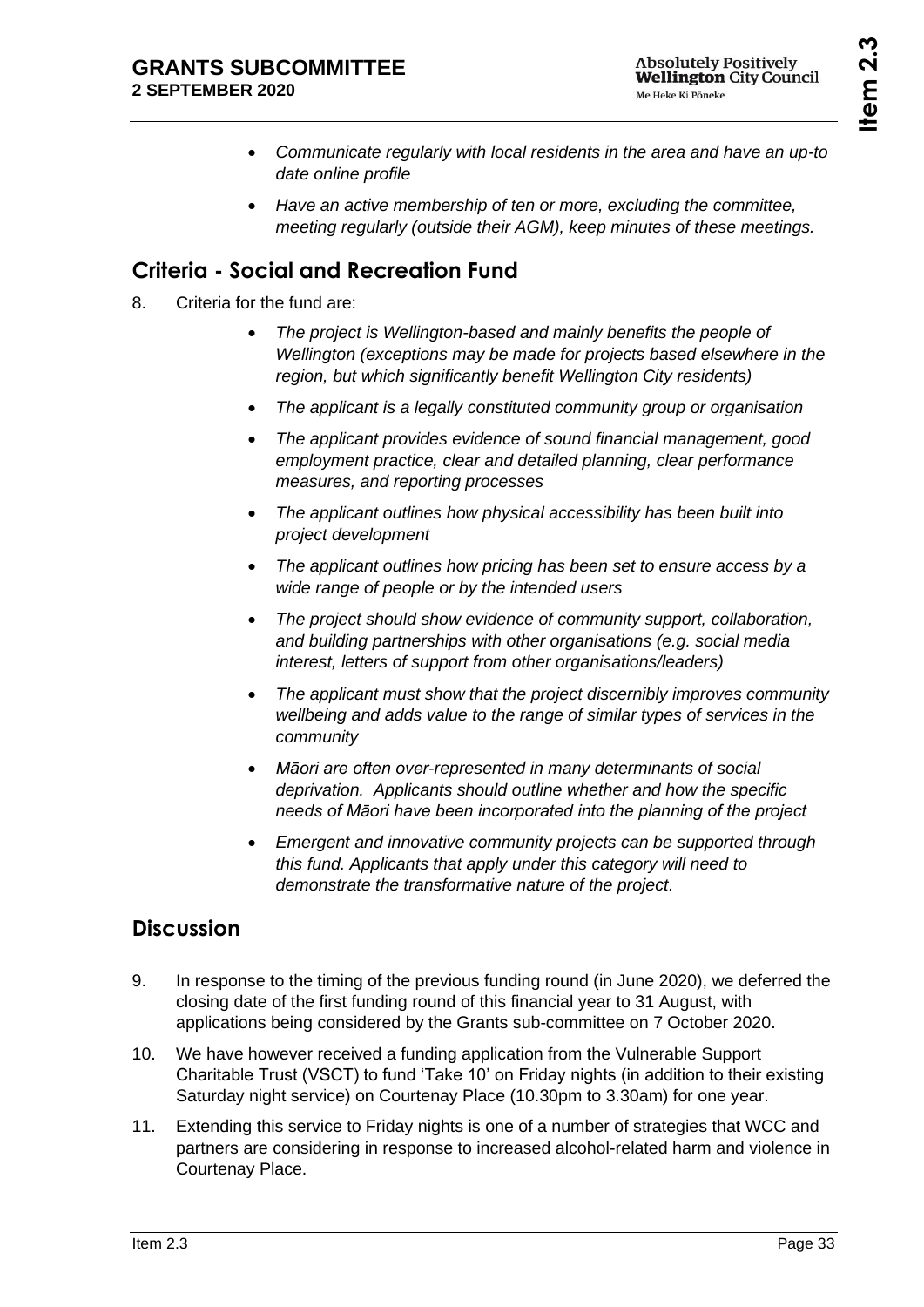- 12. Given the immediate need for the Council to take action on these issues, Officers are recommending that the Grants subcommittee consider this application on 2 September 2020, instead of waiting until 7 October 2020. Additionally, to initiate the extended service, VSCT need one month to recruit new staff and volunteers. In order to start the service in October, VSCT need a decision on funding by early September.
- 13. Take 10 is a harm minimisation initiative that provides a safe zone in the entertainment precinct for people to "take 10" to drink some water, charge their phone, relax on a bean bag and reconnect with friends. More support is available if required, such as first aid, assistance with transport and support agency referrals. The service is available for all, but has a focus on vulnerable youth.
- 14. The Council has previously provided \$70,000 funding (October 2019 and June 2020) for Take 10 (Saturday service) and for a pilot project working with schools to provide meals for children.
- 15. The Council has worked with VSCT to ensure safeguards are in place for volunteers and service users, including training and engagement with the youth development sector. In the context of the serious incidents recently occurring in the Courtenay Place precinct, the Council will continue to work with VSCT to ensure an appropriate level of safeguards are in place.
- 16. In assessing this funding request Officers took into account the availability of other funding from Government recovery packages and other trusts and foundations.
- 17. To ensure funds are used appropriately, detailed funding outcomes form the basis for the funding agreement and community organisations report to the Council on activity against these outcomes, typically within 12 months of the grant being offered. All organisations are encouraged to acknowledge support from the Council and link with the Council communications team on promotion of projects and programmes.
- 18. Officers recommend the Grants Subcommittee supports this request for funding, with a grant of \$80,000 through the Social and Recreation Fund 2020/2021.

# **Summary of application**

#### 19. **Organisation: Vulnerable Support Charitable Trust**

Project: Take 10 Friday Nights

Total Project Cost; \$89,836

Amount Requested; \$89,836

Recommended; \$80,000

- 20. The application is a strong fit with funding criteria and the fund's priority 'promoting community safety and wellbeing'.
- 21. The service is available for all, but has a focus on vulnerable youth. The project involves volunteers in the delivery of the programme and has strong connections with a range of support agencies, Police and the hospitality sector.
- 22. Extending this service to Friday nights is one of a number of strategies that WCC and partners are considering in response to increase in reports of alcohol-related harm and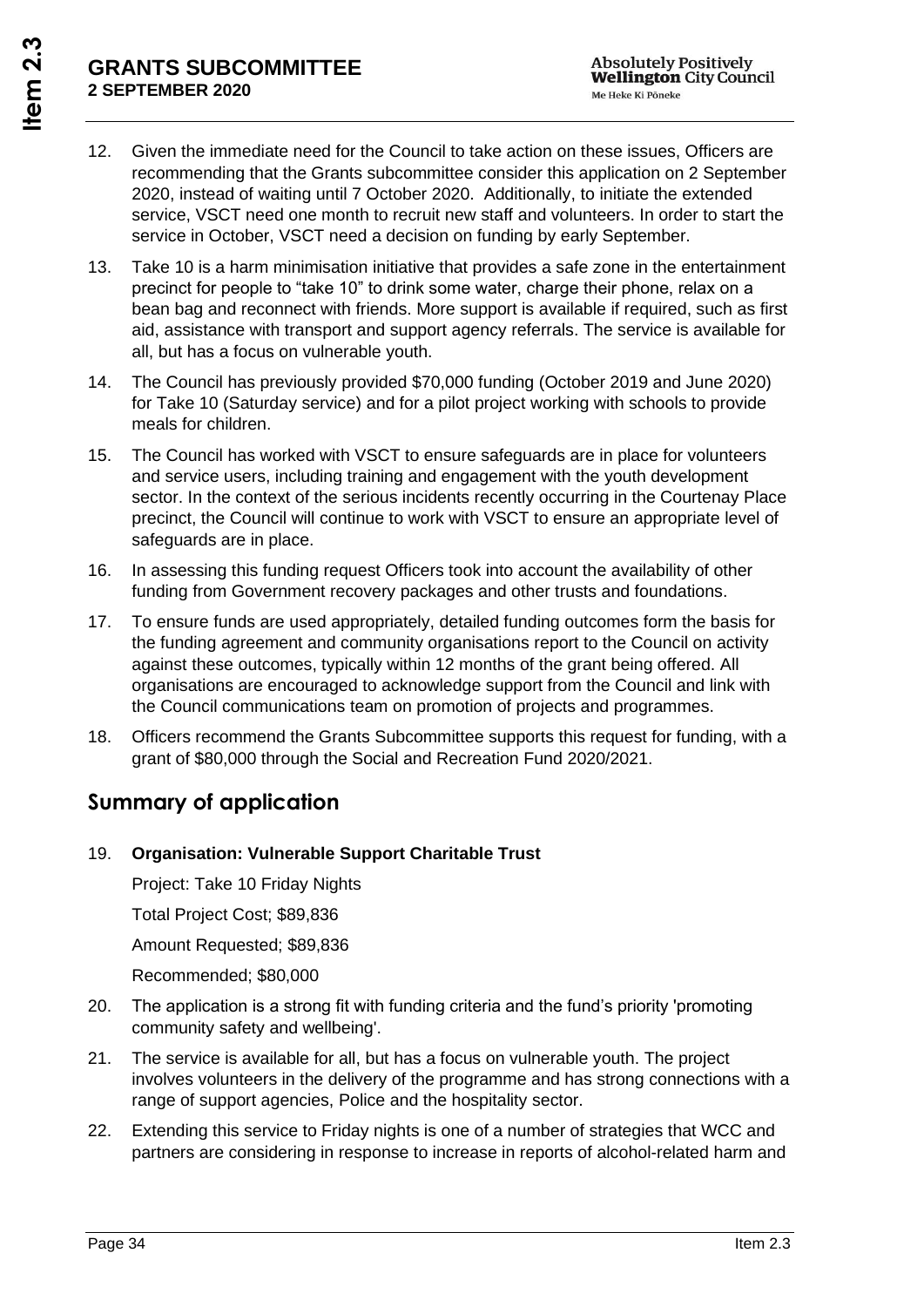violence in Courtenay Place since the bars opened up at the end of the March-May COVID lockdown.

## **Officers**

Amy Bird, Strategic Projects Advisor, Community Services Jenny Rains, Manager Community Services Mark Farrar, Team Leader Funding and Relationships

# **Attachments**

Nil

| Author     | Mark Farrar, Team Leader Funding and Relationships                                                                                                   |
|------------|------------------------------------------------------------------------------------------------------------------------------------------------------|
| Authoriser | Jenny Rains, Community Services Manager<br>Gisella Carr, Manager Arts, Culture and Community Services<br>Claire Richardson, Chief Operations Officer |